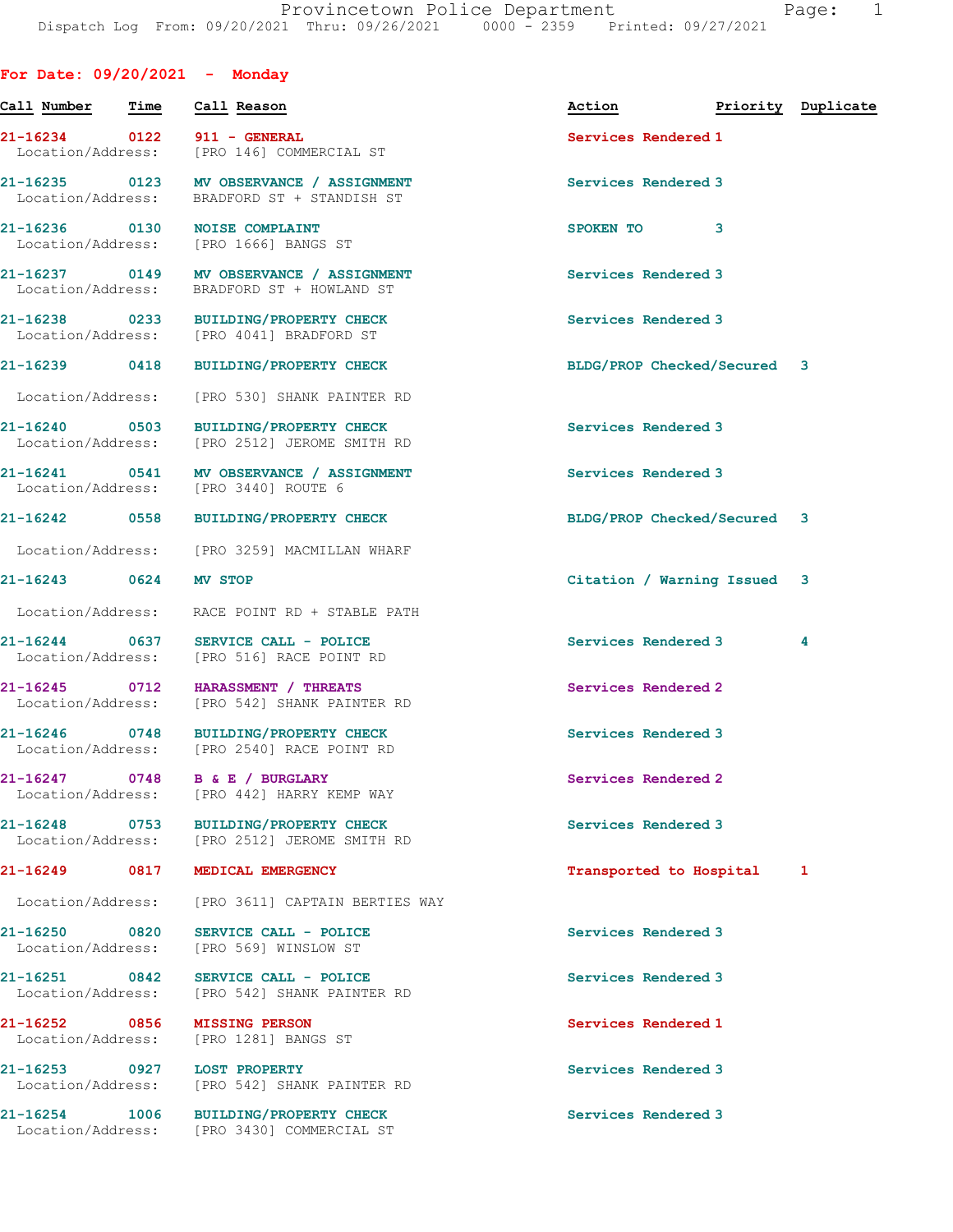Dispatch Log From: 09/20/2021 Thru: 09/26/2021 0000 - 2359 Printed: 09/27/2021 21-16255 1013 TRESPASS VERBAL WARNING 2 Location/Address: [PRO 914] DUNCAN LN 21-16256 1041 MV STOP Citation / Warning Issued 3 Location/Address: ROUTE 6 + SHANK PAINTER RD 21-16257 1107 ASSIST CITIZEN Referred to Other Agency 3 Location/Address: [PRO 175] COMMERCIAL ST 21-16258 1130 BY-LAW VIOLATION Services Rendered 2<br>
Location/Address: [PRO 3121] COMMERCIAL ST [PRO 3121] COMMERCIAL ST 21-16259 1135 PARKING COMPLAINT Services Rendered 3 Location/Address: [PRO 2539] RYDER ST EXT 21-16261 1154 ASSIST CITIZEN **Referred** to Other Agency 3 Location/Address: [PRO 105] COMMERCIAL ST 21-16262 1418 MEDICAL EMERGENCY **PATIENT REFUSAL** 1 Location/Address: [PRO 1733] SHANK PAINTER RD 21-16263 1426 MEDICAL EMERGENCY Transported to Hospital 1 Location/Address: [PRO 696] AUNT SUKEYS WAY 21-16264 1508 SCHOOL CROSSING SERVICES Rendered 3 Location/Address: [PRO 569] WINSLOW ST 21-16265 1532 FOLLOW UP Services Rendered 2 Location/Address: [PRO 542] SHANK PAINTER RD 21-16266 1545 BUILDING/PROPERTY CHECK Services Rendered 3 Location/Address: [PRO 488] MAYFLOWER ST 21-16267 1558 MV COLLISION 1999 Services Rendered 1 Section Address: [PRO 1045] PEARL ST [PRO 1045] PEARL ST Refer To Accident: 21-77-AC 21-16268 1616 MV OBSERVANCE / ASSIGNMENT Services Rendered 3 Location/Address: JEROME SMITH RD 21-16270 1658 SERVE WARRANT **Arrest(s)** Made 3 Location/Address: [PRO 4022] HARRY KEMP WAY Refer To Arrest: 21-179-AR 21-16271 1722 MEDICAL EMERGENCY **122** 1728 12 PATIENT REFUSAL 1 Location/Address: [PRO 542] SHANK PAINTER RD 21-16275 1944 MEDICAL EMERGENCY **1948** PATIENT REFUSAL 1 Location/Address: [PRO 542] SHANK PAINTER RD 21-16276 2011 LOST PROPERTY Services Rendered 3<br>
Location/Address: [PRO 542] SHANK PAINTER RD [PRO 542] SHANK PAINTER RD 21-16278 2102 BUILDING/PROPERTY CHECK Services Rendered 3 Location/Address: [PRO 106] COMMERCIAL ST 21-16279 2111 BUILDING/PROPERTY CHECK Services Rendered 3 Location/Address: [PRO 530] SHANK PAINTER RD 21-16280 2120 MEDICAL EMERGENCY PATIENT REFUSAL 1 Location/Address: [PRO 542] SHANK PAINTER RD Refer To Arrest: 21-179-AR

Location/Address: ROUTE 6 + HOWLAND ST

21-16281 2200 MV OBSERVANCE / ASSIGNMENT Services Rendered 3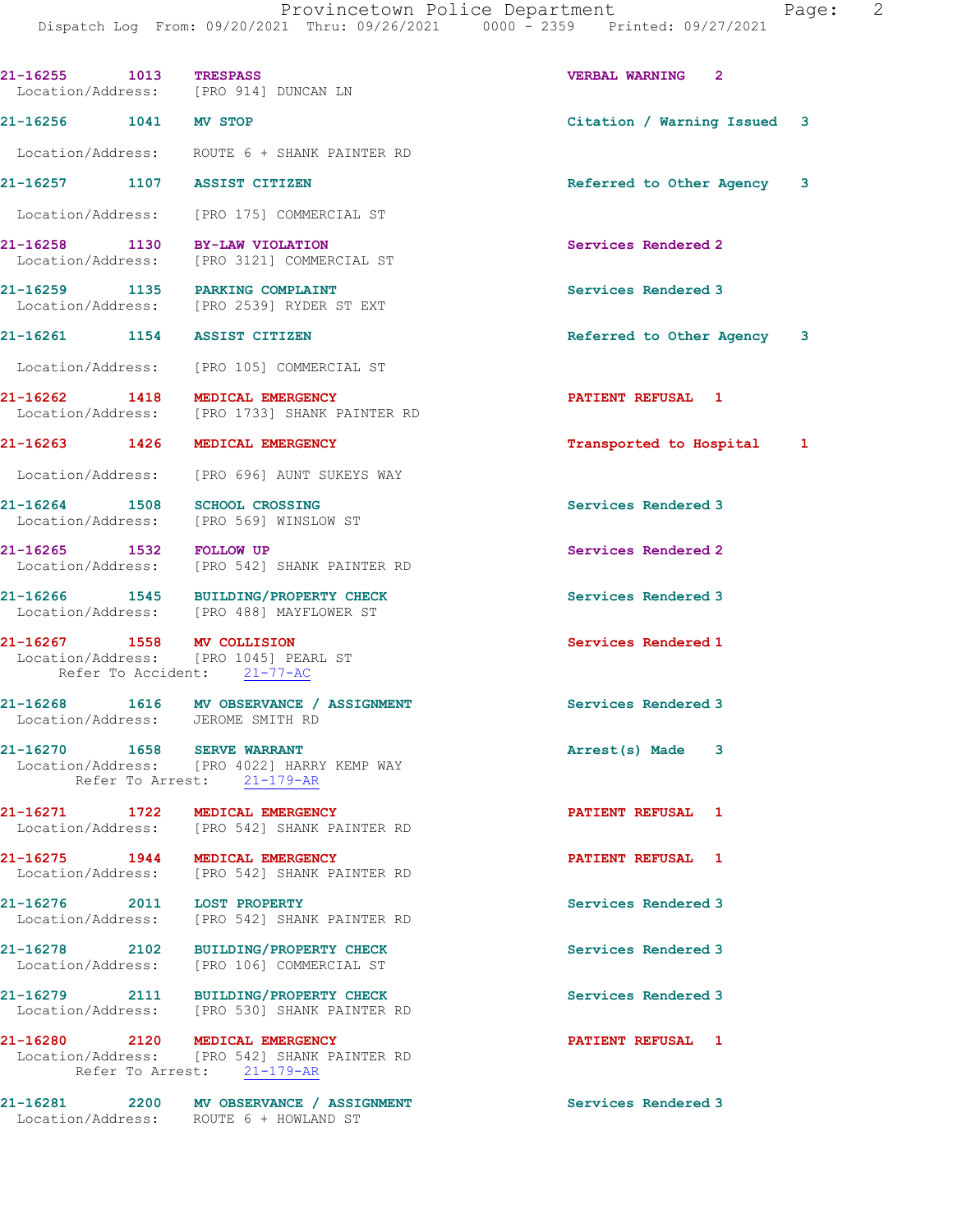|                              | For Date: $09/21/2021$ - Tuesday                                                                              |                             |   |
|------------------------------|---------------------------------------------------------------------------------------------------------------|-----------------------------|---|
|                              | 21-16284 0002 BUILDING/PROPERTY CHECK                                                                         | BLDG/PROP Checked/Secured 3 |   |
|                              | Location/Address: [PRO 2206] PILGRIMS LANDING                                                                 |                             |   |
|                              | 21-16285 0013 BUILDING/PROPERTY CHECK                                                                         | BLDG/PROP Checked/Secured 3 |   |
|                              | Location/Address: [PRO 3259] MACMILLAN WHARF                                                                  |                             |   |
| 21-16287 0037 BAR CHECK      |                                                                                                               | BLDG/PROP Checked/Secured 3 |   |
|                              | Location/Address: [PRO 3443] COMMERCIAL ST                                                                    |                             |   |
|                              | 21-16288 0040 MV OBSERVANCE / ASSIGNMENT<br>Location/Address: BRADFORD ST + RYDER ST                          | Services Rendered 3         |   |
|                              | 21-16289 0059 ALARM - FIRE<br>Location/Address: [PRO 4164] RACE POINT RD                                      | False Alarm 1               |   |
|                              | 21-16290 0123 MEDICAL EMERGENCY<br>Location/Address: [PRO 542] SHANK PAINTER RD<br>Refer To Arrest: 21-179-AR | <b>PATIENT REFUSAL 1</b>    |   |
|                              | 21-16291 0148 MV OBSERVANCE / ASSIGNMENT<br>Location/Address: BRADFORD ST + HOWLAND ST                        | Services Rendered 3         |   |
|                              | 21-16293 0156 MV OBSERVANCE / ASSIGNMENT<br>Location/Address: JEROME SMITH RD + SHANK PAINTER RD              | Services Rendered 3         |   |
|                              | 21-16294 0247 BUILDING/PROPERTY CHECK                                                                         | BLDG/PROP Checked/Secured 3 |   |
|                              | Location/Address: [PRO 1638] COMMERCIAL ST                                                                    |                             |   |
|                              | 21-16295 0252 BUILDING/PROPERTY CHECK<br>Location/Address: [PRO 2540] RACE POINT RD                           | Services Rendered 3         |   |
|                              | 21-16296 0335 BUILDING/PROPERTY CHECK                                                                         | BLDG/PROP Checked/Secured 3 |   |
|                              | Location/Address: [PRO 530] SHANK PAINTER RD                                                                  |                             |   |
|                              | 21-16297 0351 MEDICAL EMERGENCY<br>Location/Address: [PRO 542] SHANK PAINTER RD<br>Refer To Arrest: 21-179-AR | Services Rendered 1         |   |
|                              | 21-16298 0510 BUILDING/PROPERTY CHECK                                                                         | BLDG/PROP Checked/Secured 3 |   |
|                              | Location/Address: [PRO 3296] SHANK PAINTER RD                                                                 |                             |   |
|                              | 21-16299 0513 SUSPICIOUS ACTIVITY<br>Location/Address: [PRO 3296] SHANK PAINTER RD                            | Services Rendered 2         |   |
| 21-16300 0524                | <b>BUILDING/PROPERTY CHECK</b>                                                                                | BLDG/PROP Checked/Secured 3 |   |
|                              | Location/Address: [PRO 444] HIGH POLE HILL                                                                    |                             |   |
|                              | 21-16302 0554 MV OBSERVANCE / ASSIGNMENT<br>Location/Address: ROUTE 6 + HOWLAND ST                            | Services Rendered 3         |   |
|                              | Location/Address: [PRO 516] RACE POINT RD                                                                     | Services Rendered 3         | 5 |
| Location/Address: GOSNOLD ST | 21-16304 0735 LANDLORD / TENANT                                                                               | Services Rendered 2         |   |
|                              | 21-16305 0758 PARKING COMPLAINT<br>Location/Address: [PRO 3456] RYDER ST EXT                                  | <b>VERBAL WARNING</b><br>3  |   |
|                              | 21-16306 0810 SERVICE CALL - POLICE<br>Location/Address: [PRO 569] WINSLOW ST                                 | Services Rendered 3         |   |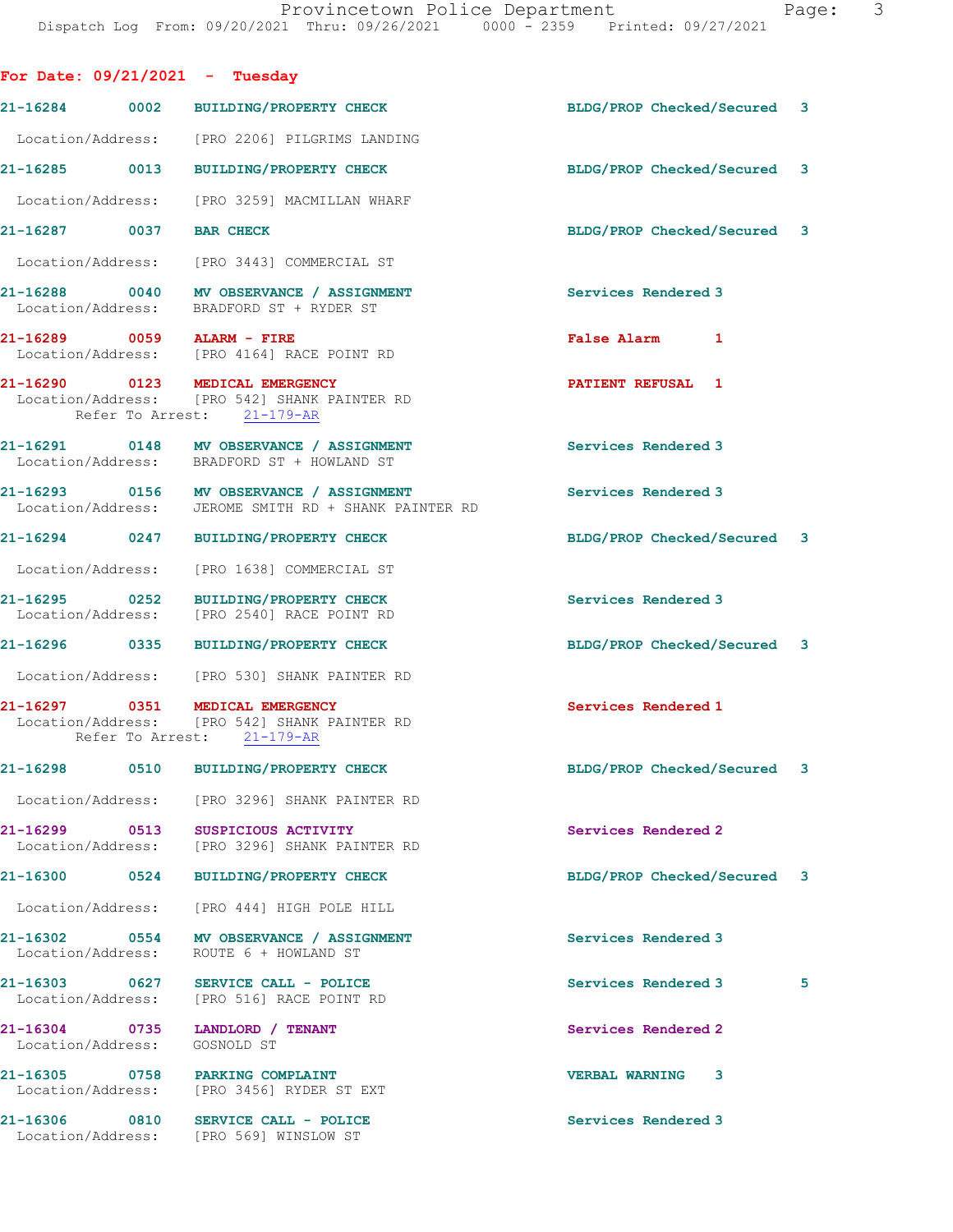|                             | 21-16307 0812 SERVICE CALL - POLICE<br>Location/Address: [PRO 488] MAYFLOWER ST          | Services Rendered 3         |   |
|-----------------------------|------------------------------------------------------------------------------------------|-----------------------------|---|
|                             | 21-16308 0855 ESCORT / TRANSPORT                                                         | Transferred Custody         | 3 |
|                             | Location/Address: [PRO 542] SHANK PAINTER RD<br>Refer To Arrest: 21-179-AR               |                             |   |
|                             | 21-16310 0922 BUILDING/PROPERTY CHECK<br>Location/Address: [PRO 2540] RACE POINT RD      | Services Rendered 3         |   |
|                             | 21-16312 0940 BUILDING/PROPERTY CHECK<br>Location/Address: [PRO 3430] COMMERCIAL ST      | Services Rendered 3         |   |
|                             | 21-16313 0947 MV OBSERVANCE / ASSIGNMENT<br>Location/Address: SANDY HILL LN + ROUTE 6    | Services Rendered 3         |   |
|                             | 21-16314 1110 BUILDING/PROPERTY CHECK                                                    | BLDG/PROP Checked/Secured 3 |   |
|                             | Location/Address: [PRO 2206] PILGRIMS LANDING                                            |                             |   |
| 21-16315 1116 911 - GENERAL | Location/Address: [PRO 4004] COMMERCIAL ST                                               | Could Not Locate 1          |   |
|                             | 21-16316 1126 MEDICAL EMERGENCY                                                          | Transported to Hospital 1   |   |
|                             | Location/Address: [PRO 1459] COMMERCIAL ST                                               |                             |   |
| 21-16317 1133 911 - GENERAL | Location/Address: [PRO 340] COMMERCIAL ST                                                | Services Rendered 1         |   |
|                             | 21-16318 1144 MV OBSERVANCE / ASSIGNMENT<br>Location/Address: [PRO 530] SHANK PAINTER RD | Services Rendered 3         |   |
|                             | 21-16321 1425 PARKING COMPLAINT<br>Location/Address: BRADFORD ST EXT + PROVINCELANDS RD  | Services Rendered 3         |   |
|                             | 21-16323 1438 MEDICAL EMERGENCY                                                          | Transported to Hospital 1   |   |
|                             | Location/Address: [PRO 3222] ALDEN ST                                                    |                             |   |
|                             | 21-16324 1445 ASSIST CITIZEN<br>Location/Address: [PRO 516] RACE POINT RD                | Services Rendered 3         |   |
|                             | 21-16325 1521 SERVICE CALL - POLICE<br>Location/Address: [PRO 569] WINSLOW ST            | Services Rendered 3         |   |
|                             | 21-16326 1521 SERVICE CALL - POLICE<br>Location/Address: [PRO 488] MAYFLOWER ST          | Services Rendered 3         |   |
|                             | 21-16328 1531 MV OBSERVANCE / ASSIGNMENT<br>Location/Address: [PRO 3440] ROUTE 6         | Services Rendered 3         |   |
| 21-16327 1541 MV STOP       | Location/Address: [PRO 2513] ROUTE 6                                                     | <b>VERBAL WARNING</b><br>3  |   |
| 21-16329 1605 HAZARDS       | Location/Address: [PRO 526] RYDER ST EXT                                                 | Vehicle Towed 2             |   |
|                             | 21-16330 1637 BUILDING/PROPERTY CHECK                                                    | BLDG/PROP Checked/Secured 3 |   |
|                             | Location/Address: [PRO 2512] JEROME SMITH RD                                             |                             |   |
|                             | 21-16334 1733 PARKING COMPLAINT<br>Location/Address: PEARL ST + FISHBURN CT              | <b>GONE ON ARRIVAL 3</b>    |   |
|                             | 21-16335 1734 MV OBSERVANCE / ASSIGNMENT<br>Location/Address: [PRO 2521] ROUTE 6         | Services Rendered 3         |   |
| 21-16336 1737 MV STOP       |                                                                                          | <b>VERBAL WARNING</b><br>3  |   |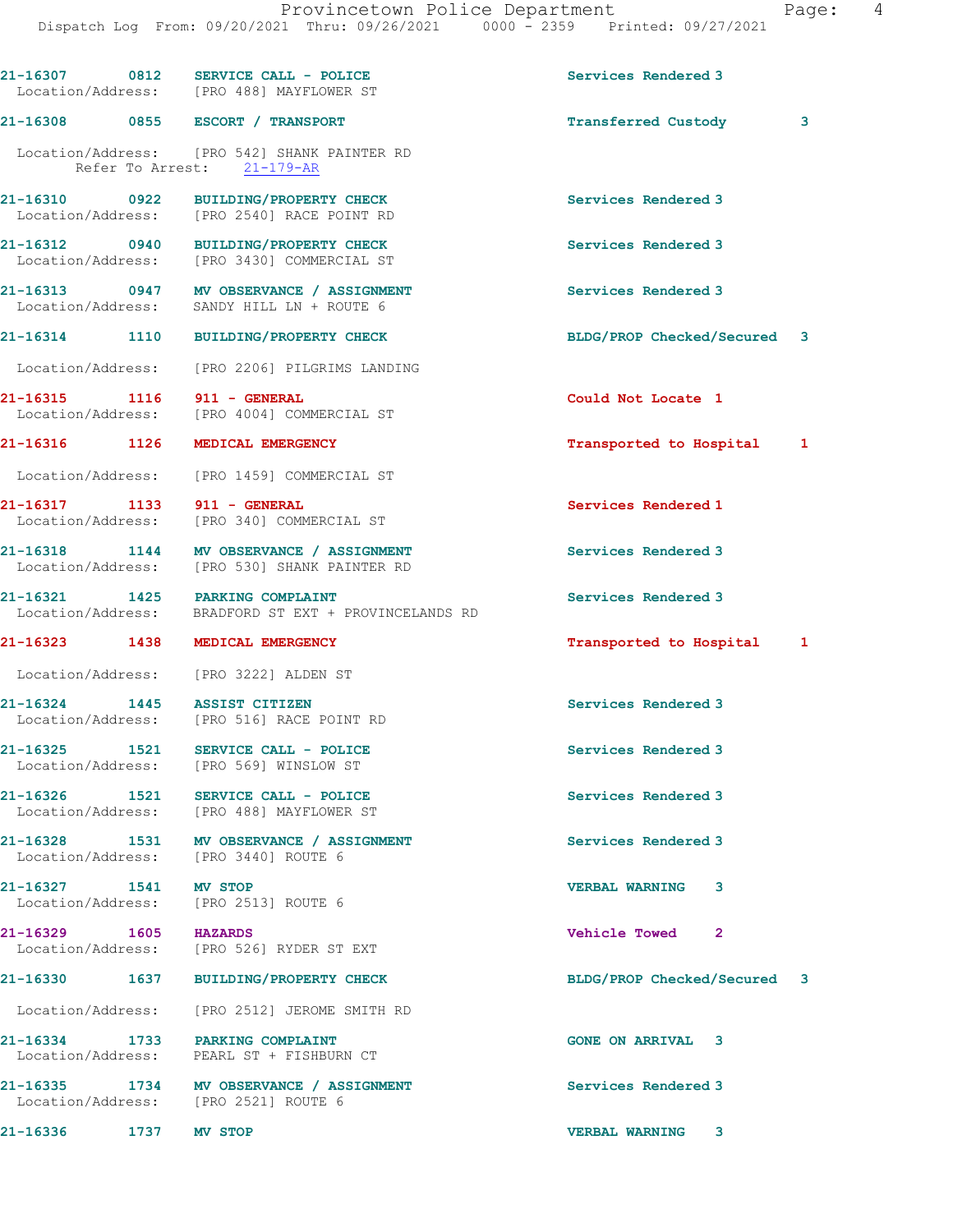|                                                                    | Dispatch Log From: 09/20/2021 Thru: 09/26/2021 0000 - 2359 Printed: 09/27/2021                    |                             |   |
|--------------------------------------------------------------------|---------------------------------------------------------------------------------------------------|-----------------------------|---|
| Location/Address: [PRO 2513] ROUTE 6                               |                                                                                                   |                             |   |
| 21-16337 1747 MEDICAL EMERGENCY                                    |                                                                                                   | Transported to Hospital 1   |   |
|                                                                    | Location/Address: [PRO 440] HARRY KEMP WAY                                                        |                             |   |
|                                                                    | 21-16338 1831 ASSIST CITIZEN<br>Location/Address: [PRO 1564] CONWELL ST                           | Services Rendered 3         |   |
| 21-16339 1846 MV COMPLAINT<br>Location/Address: [PRO 2479] ROUTE 6 |                                                                                                   | <b>VERBAL WARNING 2</b>     |   |
| 21-16340 1858 ASSIST CITIZEN                                       |                                                                                                   | Referred to Other Agency 3  |   |
|                                                                    | Location/Address: [PRO 2499] RACE POINT RD                                                        |                             |   |
|                                                                    | 21-16342 2000 BUILDING/PROPERTY CHECK                                                             | BLDG/PROP Checked/Secured 3 |   |
|                                                                    | Location/Address: [PRO 175] COMMERCIAL ST                                                         |                             |   |
|                                                                    | 21-16343 2041 MV OBSERVANCE / ASSIGNMENT<br>Location/Address: [PRO 537] SHANK PAINTER RD          | Services Rendered 3         |   |
|                                                                    | 21-16345 2119 MV OBSERVANCE / ASSIGNMENT<br>Location/Address: [PRO 1641] BRADFORD ST + HOWLAND ST | Services Rendered 3         |   |
| 21-16346 2128 HAZARDS<br>Location/Address: [PRO 2521] ROUTE 6      |                                                                                                   | Services Rendered 2         |   |
| Location/Address: [PRO 2521] ROUTE 6                               | 21-16347 2149 ASSIST DEPARTMENT / MUTUAL AID                                                      | Services Rendered 3         |   |
|                                                                    | 21-16348 2153 BUILDING/PROPERTY CHECK<br>Location/Address: [PRO 2540] RACE POINT RD               | Services Rendered 3         |   |
|                                                                    | 21-16351 2244 BUILDING/PROPERTY CHECK<br>Location/Address: [PRO 519] RACE POINT RD                | Services Rendered 3         |   |
|                                                                    | 21-16352 2339 MV OBSERVANCE / ASSIGNMENT<br>Location/Address: BRADFORD ST + RYDER ST              | Services Rendered 3         |   |
| For Date: $09/22/2021 -$ Wednesday                                 |                                                                                                   |                             |   |
| 21-16355 0112<br>Location/Address: CONWELL ST + ROUTE 6            | MV OBSERVANCE / ASSIGNMENT                                                                        | Services Rendered 3         |   |
|                                                                    | 21-16356 0218 BUILDING/PROPERTY CHECK<br>Location/Address: [PRO 3259] MACMILLAN WHARF             | Services Rendered 3         |   |
| 21-16357 0235                                                      | <b>BUILDING/PROPERTY CHECK</b>                                                                    | BLDG/PROP Checked/Secured 3 |   |
| Location/Address:                                                  | [PRO 447] JEROME SMITH RD                                                                         |                             |   |
| 21-16358 0509<br>Location/Address:                                 | MV OBSERVANCE / ASSIGNMENT<br>ROUTE 6 + SHANK PAINTER RD                                          | Services Rendered 3         |   |
|                                                                    | 21-16359 0515 BUILDING/PROPERTY CHECK                                                             | BLDG/PROP Checked/Secured 3 |   |
|                                                                    | Location/Address: [PRO 3296] SHANK PAINTER RD                                                     |                             |   |
| Location/Address: ROUTE 6 + SNAIL RD                               | 21-16360 0536 MV OBSERVANCE / ASSIGNMENT                                                          | Services Rendered 3         |   |
| 21-16361<br>0557                                                   | MEDICAL EMERGENCY                                                                                 | Transported to Hospital     | 1 |
| Location/Address: [PRO 3222] ALDEN ST                              |                                                                                                   |                             |   |
|                                                                    |                                                                                                   | Referred to Other Agency 3  |   |
| Location/Address: WINTHROP ST                                      |                                                                                                   |                             |   |

Provincetown Police Department Fage: 5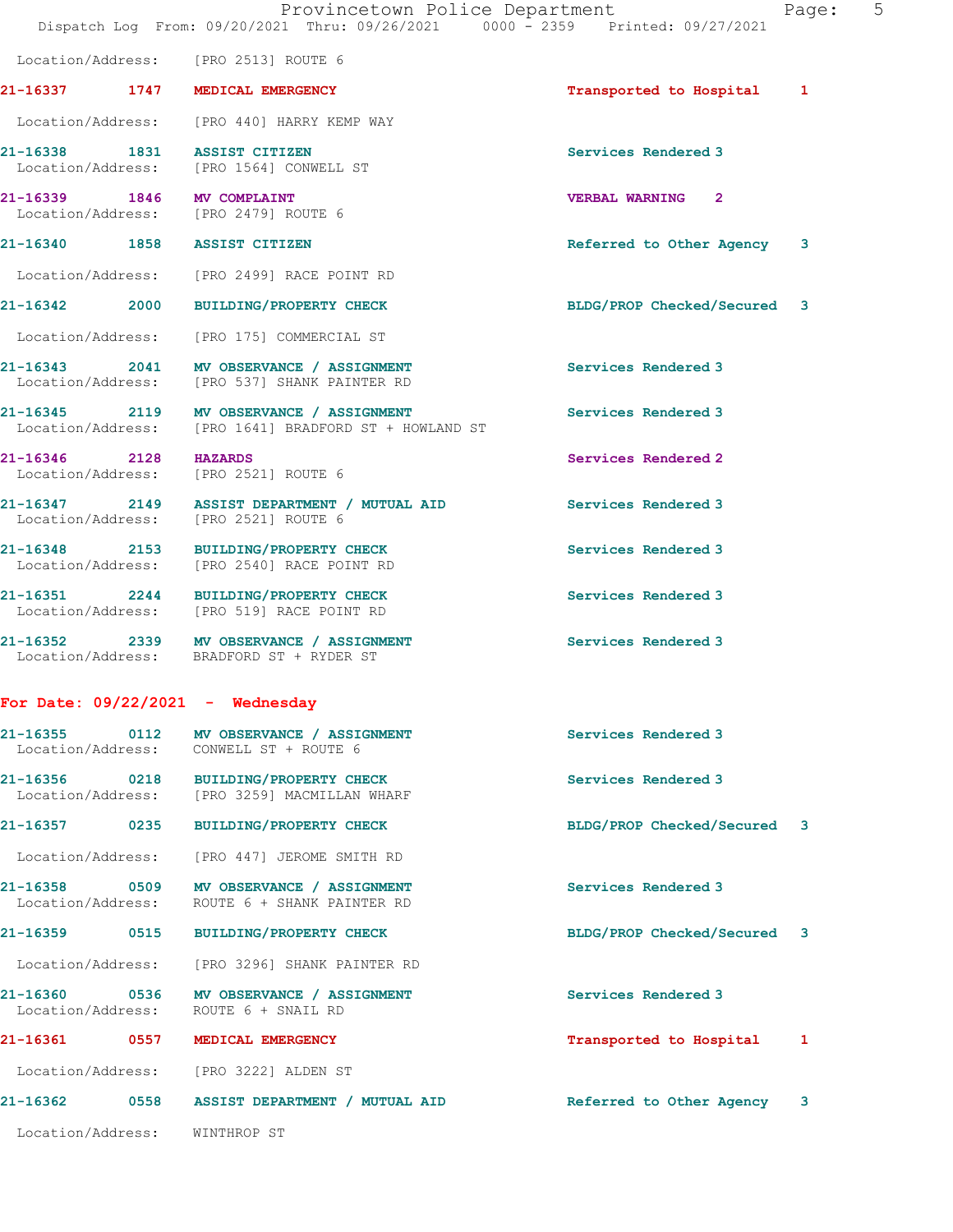| 21-16363 | 0606 MV STOP | Citation / Warning Issued 3 |  |
|----------|--------------|-----------------------------|--|
|          |              |                             |  |

Location/Address: ROUTE 6 + SHANK PAINTER RD

21-16364 0609 SERVICE CALL - POLICE Services Rendered 3

Location/Address:

21-16378 1056 HAZARDS Services Rendered 2

21-16389 1316 MV STOP Services Rendered 3

 Location/Address: [PRO 516] RACE POINT RD 21-16366 0730 BUILDING/PROPERTY CHECK Services Rendered 3 Location/Address: [PRO 3430] COMMERCIAL ST

21-16368 0810 SERVICE CALL - POLICE 21-16368 0810 Services Rendered 3<br>
Location/Address: [PRO 569] WINSLOW ST

Location/Address: [PRO 2977] COMMERCIAL ST

21-16372 0948 BUILDING/PROPERTY CHECK Services Rendered 3 Location/Address: [PRO 2499] RACE POINT RD

21-16373 0958 MV OBSERVANCE / ASSIGNMENT Services Rendered 3 Location/Address: [PRO 3440] ROUTE 6

21-16374 1003 ALARM - FIRE 1003 False Alarm 1<br>
Location/Address: [PRO 569] WINSLOW ST [PRO 569] WINSLOW ST

21-16376 1042 911 - GENERAL Services Rendered 1 Location/Address: [PRO 440] HARRY KEMP WAY

Location/Address: ROUTE 6 + HOWLAND ST

21-16380 1103 BUILDING/PROPERTY CHECK Services Rendered 3<br>
Location/Address: [PRO 2977] COMMERCIAL ST [PRO 2977] COMMERCIAL ST

21-16381 1139 LOST PROPERTY Services Rendered 3 Location/Address: [PRO 396] COMMERCIAL ST

Location/Address: [PRO 3430] COMMERCIAL ST

21-16383 1149 LOST PROPERTY Services Rendered 3 Location/Address: [PRO 1658] COMMERCIAL ST

21-16384 1200 BUILDING/PROPERTY CHECK Services Rendered 3 Location/Address: [PRO 2540] RACE POINT RD

21-16386 1307 MEDICAL EMERGENCY **1200 1200 False Alarm** 1 Location/Address: [PRO 2616] COMMERCIAL ST

21-16387 1309 MV OBSERVANCE / ASSIGNMENT Services Rendered 3 Location/Address: [PRO 2513] ROUTE 6

Location/Address: [PRO 517] RACE POINT RD

Location/Address: HOWLAND ST + ROUTE 6

21-16390 1403 PARKING COMPLAINT Services Rendered 3 Location/Address: [PRO 4043] COMMERCIAL ST

21-16391 1514 SERVICE CALL - POLICE 21-16391 Services Rendered 3 Location/Address: [PRO 569] WINSLOW ST

21-16392 1530 PARKING COMPLAINT Services Rendered 3 Location/Address: [PRO 569] WINSLOW ST

21-16370 0858 BUILDING/PROPERTY CHECK BLDG/PROP Checked/Secured 3

21-16382 1145 BUILDING/PROPERTY CHECK BLDG/PROP Checked/Secured 3

21-16388 1312 MEDICAL EMERGENCY Transported to Hospital 1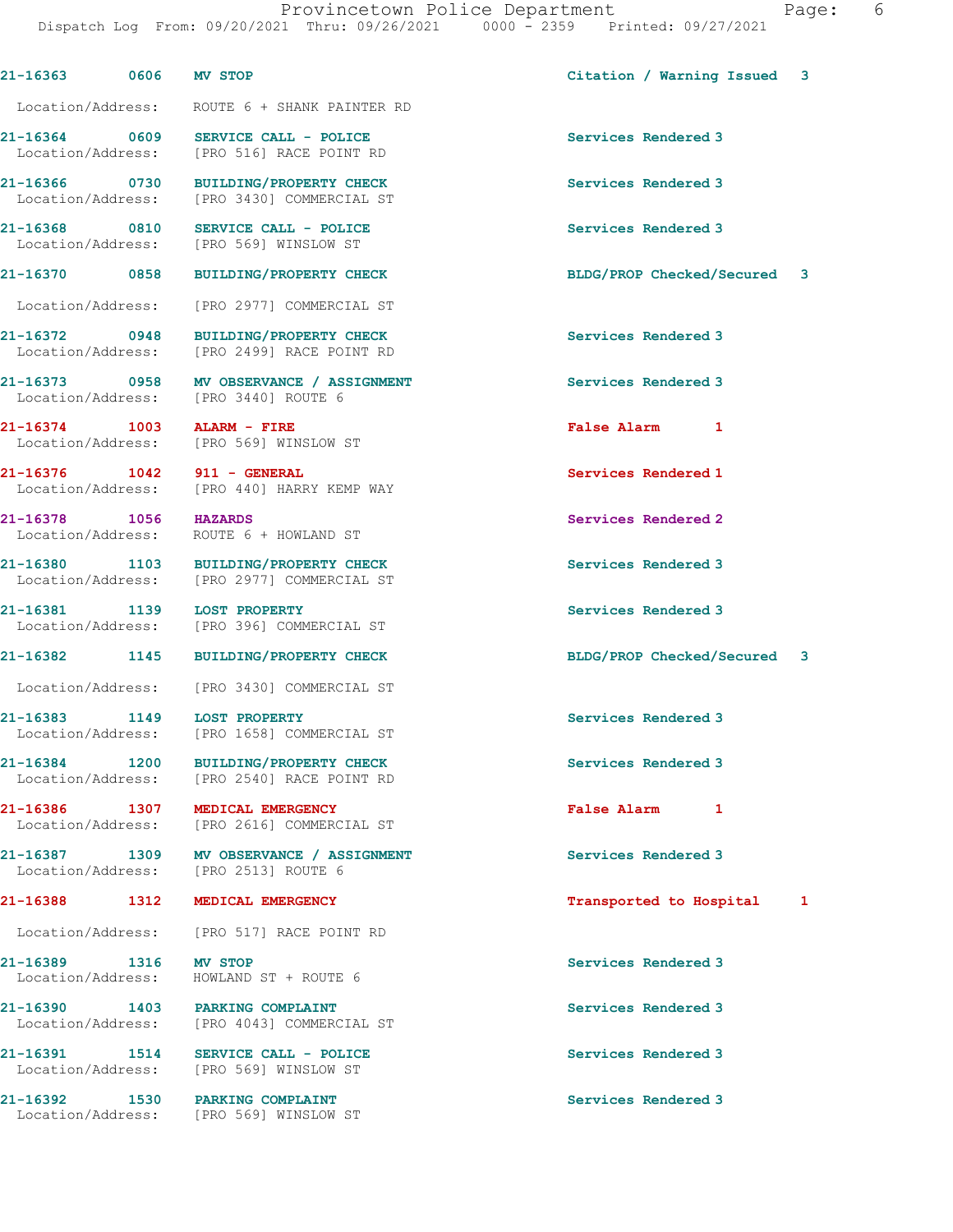| 21-16393 1536 ANIMAL CALL                                              | Location/Address: [PRO 4136] BRADFORD ST                                               | $\mathbf{2}$<br>FOLLOW UP   |  |
|------------------------------------------------------------------------|----------------------------------------------------------------------------------------|-----------------------------|--|
| 21-16394 1545 MEDICAL EMERGENCY                                        | Location/Address: [PRO 3094] COMMERCIAL ST                                             | PATIENT REFUSAL 1           |  |
| 21-16395 1617 ASSIST CITIZEN                                           | Location/Address: [PRO 542] SHANK PAINTER RD                                           | 3<br>SPOKEN TO              |  |
|                                                                        | 21-16396 1641 MV OBSERVANCE / ASSIGNMENT<br>Location/Address: COMMERCIAL ST + SNAIL RD | Services Rendered 3         |  |
| 21-16397 1727 BIKE - GENERAL<br>Location/Address: COMMERCIAL ST        |                                                                                        | Services Rendered 2         |  |
| 21-16398 1755 BIKE - GENERAL<br>Location/Address: [PRO 30] BRADFORD ST |                                                                                        | Services Rendered 2         |  |
| 21-16399 1816 LOST PROPERTY                                            | Location/Address: [PRO 2704] COMMERCIAL ST                                             | Services Rendered 3         |  |
| Location/Address: [PRO 3440] ROUTE 6                                   | 21-16400 1853 MV OBSERVANCE / ASSIGNMENT                                               | Services Rendered 3         |  |
|                                                                        | 21-16402 1903 MV STOP<br>Location/Address: [PRO 395] COMMERCIAL ST                     | VERBAL WARNING 3            |  |
| 21-16403 1914 MV STOP                                                  |                                                                                        | Citation / Warning Issued 3 |  |
| Location/Address: ROUTE 6 + SNAIL RD                                   |                                                                                        |                             |  |
| 21-16404 1933 ANIMAL CALL                                              | Location/Address: [PRO 2207] SHANK PAINTER RD                                          | Services Rendered 2         |  |
|                                                                        | 21-16405 1937 BUILDING/PROPERTY CHECK                                                  | BLDG/PROP Checked/Secured 3 |  |
| Location/Address: COMMERCIAL ST                                        |                                                                                        |                             |  |
|                                                                        | 21-16407 2158 PARKING COMPLAINT<br>Location/Address: [PRO 1186] COMMERCIAL ST          | Services Rendered 3         |  |
|                                                                        | 21-16408 2216 BUILDING/PROPERTY CHECK<br>Location/Address: [PRO 530] SHANK PAINTER RD  | Services Rendered 3         |  |
| 21-16409 2219                                                          | <b>BUILDING/PROPERTY CHECK</b><br>Location/Address: [PRO 519] RACE POINT RD            | Services Rendered 3         |  |
|                                                                        | 21-16411 2257 BUILDING/PROPERTY CHECK<br>Location/Address: [PRO 2494] BRADFORD ST      | Services Rendered 3         |  |
| Location/Address: [PRO 571] ALDEN ST                                   | 21-16413 2357 BUILDING/PROPERTY CHECK                                                  | Services Rendered 3         |  |
| For Date: $09/23/2021 -$ Thursday                                      |                                                                                        |                             |  |
|                                                                        | 21-16414 0010 MV OBSERVANCE / ASSIGNMENT<br>Location/Address: [PRO 2494] BRADFORD ST   | Services Rendered 3         |  |
| 21-16416 0047 MV STOP                                                  | Location/Address: COMMERCIAL ST + GOSNOLD ST                                           | <b>VERBAL WARNING</b><br>3  |  |
| 21-16418 0056 BAR CHECK                                                | Location/Address: [PRO 399] COMMERCIAL ST                                              | Services Rendered 3         |  |
|                                                                        |                                                                                        |                             |  |

Location/Address: [PRO 3609] COMMERCIAL ST

21-16419 0058 BUILDING/PROPERTY CHECK BLDG/PROP Checked/Secured 3

21-16420 0110 BUILDING/PROPERTY CHECK BLDG/PROP Checked/Secured 3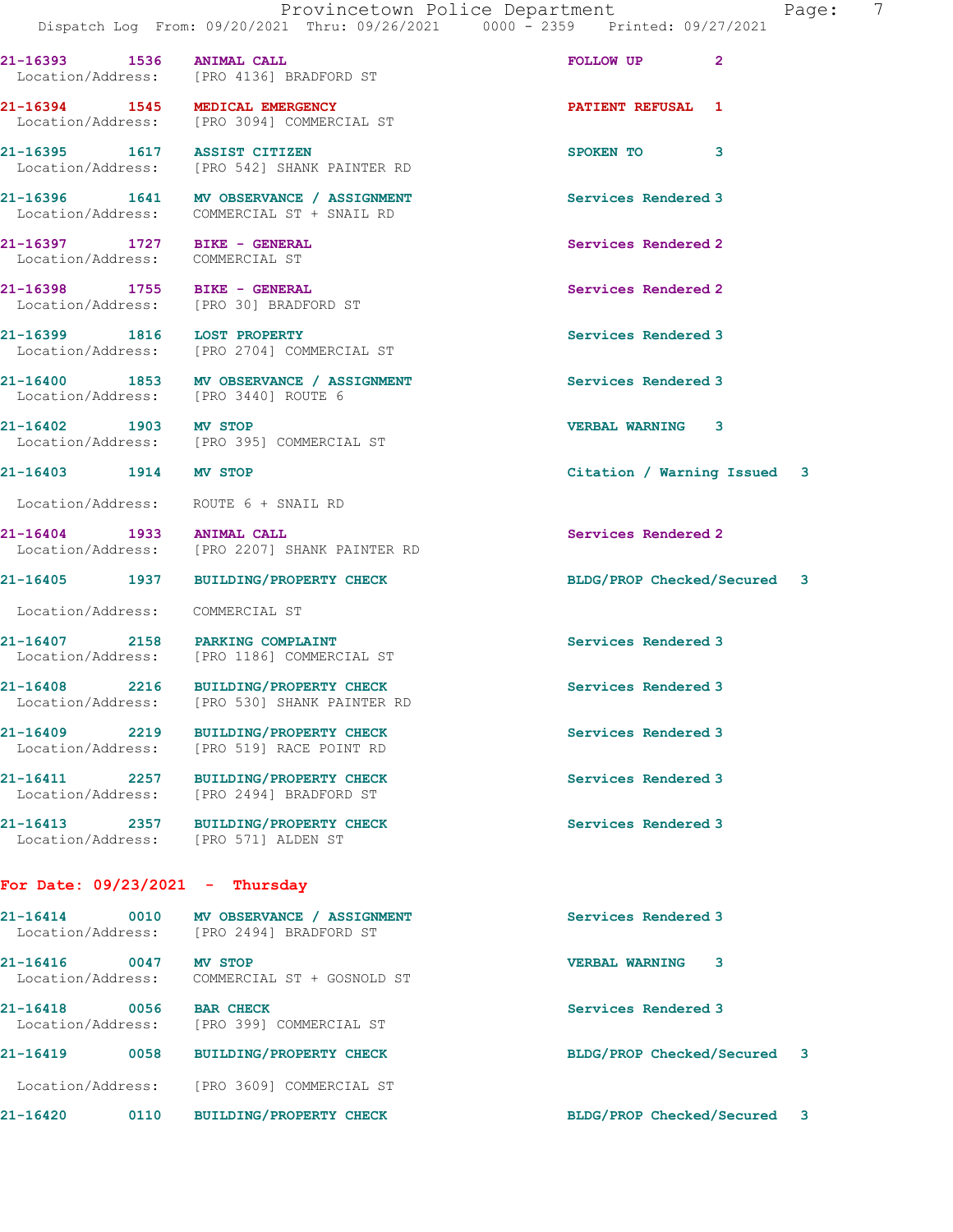Location/Address: [PRO 175] COMMERCIAL ST

Location/Address: [PRO 182] COMMERCIAL ST

21-16422 0115 MV STOP VERBAL WARNING 3 Location/Address: [PRO 3670] SHANK PAINTER RD

21-16423 0144 BUILDING/PROPERTY CHECK Services Rendered 3<br>
Location/Address: [PRO 2483] COMMERCIAL ST [PRO 2483] COMMERCIAL ST

21-16424 0155 MV OBSERVANCE / ASSIGNMENT Services Rendered 3 Location/Address: BRADFORD ST + RYDER ST

21-16425 0216 MV OBSERVANCE / ASSIGNMENT Services Rendered 3 Location/Address: CONWELL ST + OFF CONWELL ST

21-16426 0226 BUILDING/PROPERTY CHECK Services Rendered 3 [PRO 3259] MACMILLAN WHARF

21-16427 0304 MV OBSERVANCE / ASSIGNMENT Services Rendered 3 Location/Address: BRADFORD ST + HOWLAND ST

21-16428 0309 BUILDING/PROPERTY CHECK Services Rendered 3 Location/Address: [PRO 2540] RACE POINT RD

Location/Address: [PRO 516] RACE POINT RD

Location/Address: [PRO 440] HARRY KEMP WAY

21-16431 0513 MV OBSERVANCE / ASSIGNMENT Services Rendered 3 Location/Address: SHANK PAINTER RD + BRADFORD ST

Location/Address: COMMERCIAL ST

21-16433 0545 MV OBSERVANCE / ASSIGNMENT Services Rendered 3 Location/Address: ROUTE 6 + HOWLAND ST

21-16434 0601 MV STOP VERBAL WARNING 3 Location/Address: [PRO 537] SHANK PAINTER RD

21-16435 0611 SERVICE CALL - POLICE 21-16435 0611 SERVICE CALL - POLICE 21 Services Rendered 3 [PRO 516] RACE POINT RD

Location/Address: [PRO 1638] COMMERCIAL ST

Location/Address: [PRO 2977] COMMERCIAL ST

21-16439 0815 SERVICE CALL - POLICE Services Rendered 3 Location/Address: [PRO 488] MAYFLOWER ST

21-16440 0843 911 - GENERAL SPOKEN TO 1 Location/Address: [PRO 2149] COMMERCIAL ST

Location/Address: [PRO 2483] COMMERCIAL ST

21-16442 0905 ALARM - FIRE False Alarm 1 [PRO 4126] BRADFORD ST EXT

21-16421 0110 BUILDING/PROPERTY CHECK BLDG/PROP Checked/Secured 3

21-16429 0322 BUILDING/PROPERTY CHECK BLDG/PROP Checked/Secured 3

21-16430 0431 BUILDING/PROPERTY CHECK BLDG/PROP Checked/Secured 3

21-16432 0514 MEDICAL EMERGENCY Services Rendered 1

21-16436 0622 BUILDING/PROPERTY CHECK BLDG/PROP Checked/Secured 3

21-16437 0748 BUILDING/PROPERTY CHECK BLDG/PROP Checked/Secured 3

21-16441 0858 BUILDING/PROPERTY CHECK BLDG/PROP Checked/Secured 3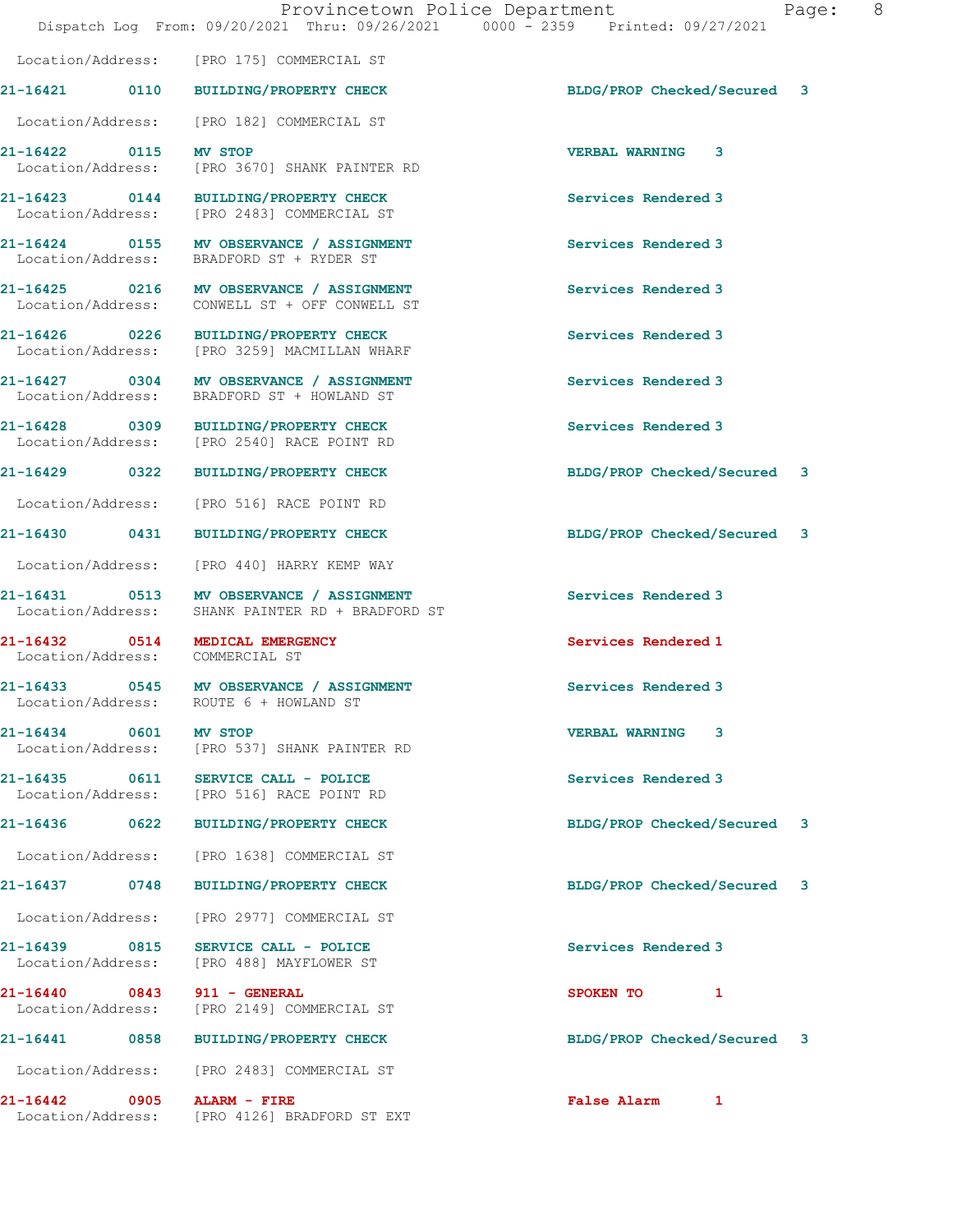|                                            |      | Dispatch Log From: 09/20/2021 Thru: 09/26/2021 0000 - 2359 Printed: 09/27/2021          | Provincetown Police Department | Pac |
|--------------------------------------------|------|-----------------------------------------------------------------------------------------|--------------------------------|-----|
|                                            |      | 21-16443 0924 MEDICAL EMERGENCY                                                         | Transported to Hospital 1      |     |
|                                            |      | Location/Address: [PRO 2616] COMMERCIAL ST                                              |                                |     |
|                                            |      | 21-16454 0935 BUILDING/PROPERTY CHECK                                                   | BLDG/PROP Checked/Secured 3    |     |
| Location/Address:                          |      | [PRO 204] COMMERCIAL ST                                                                 |                                |     |
|                                            |      | 21-16445 0958 MV OBSERVANCE / ASSIGNMENT<br>Location/Address: [PRO 2513] ROUTE 6        | Services Rendered 3            |     |
|                                            |      | 21-16446   1032   GENERAL INFO<br>Location/Address: RYDER ST EXT                        | Services Rendered 3            |     |
|                                            |      | 21-16447 1058 BUILDING/PROPERTY CHECK                                                   | BLDG/PROP Checked/Secured 3    |     |
|                                            |      | Location/Address: [PRO 2898] JEROME SMITH RD                                            |                                |     |
|                                            |      | 21-16448 1101 MV COMPLAINT<br>Location/Address: [PRO 1936] SOPER ST                     | Services Rendered 2            |     |
|                                            |      | 21-16449 1123 BUILDING/PROPERTY CHECK                                                   | BLDG/PROP Checked/Secured 3    |     |
|                                            |      | Location/Address: [PRO 2499] RACE POINT RD                                              |                                |     |
| 21-16450<br>Location/Address:              | 1138 | <b>LOST PROPERTY</b><br>[PRO 542] SHANK PAINTER RD                                      | Services Rendered 3            |     |
|                                            |      | 21-16451 1138 BUILDING/PROPERTY CHECK                                                   | BLDG/PROP Checked/Secured 3    |     |
|                                            |      | Location/Address: [PRO 564] BAYBERRY AVE                                                |                                |     |
| 21-16452 1159 HAZARDS<br>Location/Address: |      | FRITZ'S WAY + BROWNE ST                                                                 | Removed Hazard 2               |     |
|                                            |      | 21-16453 1204 BUILDING/PROPERTY CHECK                                                   | BLDG/PROP Checked/Secured 3    |     |
|                                            |      | Location/Address: [PRO 3259] MACMILLAN WHARF                                            |                                |     |
| 21-16455 1232 FOLLOW UP                    |      | Location/Address: [PRO 542] SHANK PAINTER RD                                            | Services Rendered 2            |     |
| 21-16456 1241                              |      | MEDICAL EMERGENCY                                                                       | Transported to Hospital 1      |     |
|                                            |      | Location/Address: [PRO 440] HARRY KEMP WAY                                              |                                |     |
|                                            |      | 21-16457 1325 ASSIST CITIZEN<br>Location/Address: [PRO 365] COMMERCIAL ST               | Services Rendered 3            |     |
|                                            |      | 21-16458 1415 PARKING COMPLAINT<br>Location/Address: [PRO 1952] COMMERCIAL ST           | Services Rendered 3            |     |
|                                            |      | 21-16459 1429 MV OBSERVANCE / ASSIGNMENT<br>Location/Address: [PRO 447] JEROME SMITH RD | Services Rendered 3            |     |
| 21-16460 1439 MV STOP                      |      |                                                                                         | Citation / Warning Issued 3    |     |
|                                            |      | Location/Address: [PRO 338] SHANK PAINTER RD                                            |                                |     |
|                                            |      | $21-16461$ 1500 SERVICE CALL - POLICE<br>Location/Address: [PRO 488] MAYFLOWER ST       | Services Rendered 3            |     |
|                                            |      | 21-16462 1517 911 - GENERAL<br>Location/Address: [PRO 242] COMMERCIAL ST                | SPOKEN TO 1                    |     |
|                                            |      | 21-16466 1656 ASSIST CITIZEN                                                            | Referred to Other Agency 3     |     |
|                                            |      | Location/Address: [PRO 1894] WINSLOW ST                                                 |                                |     |
| 21-16467 1706 MV STOP                      |      | Location/Address: ROUTE 6 + SNAIL RD                                                    | <b>VERBAL WARNING</b><br>3     |     |
|                                            |      |                                                                                         |                                |     |

age: 9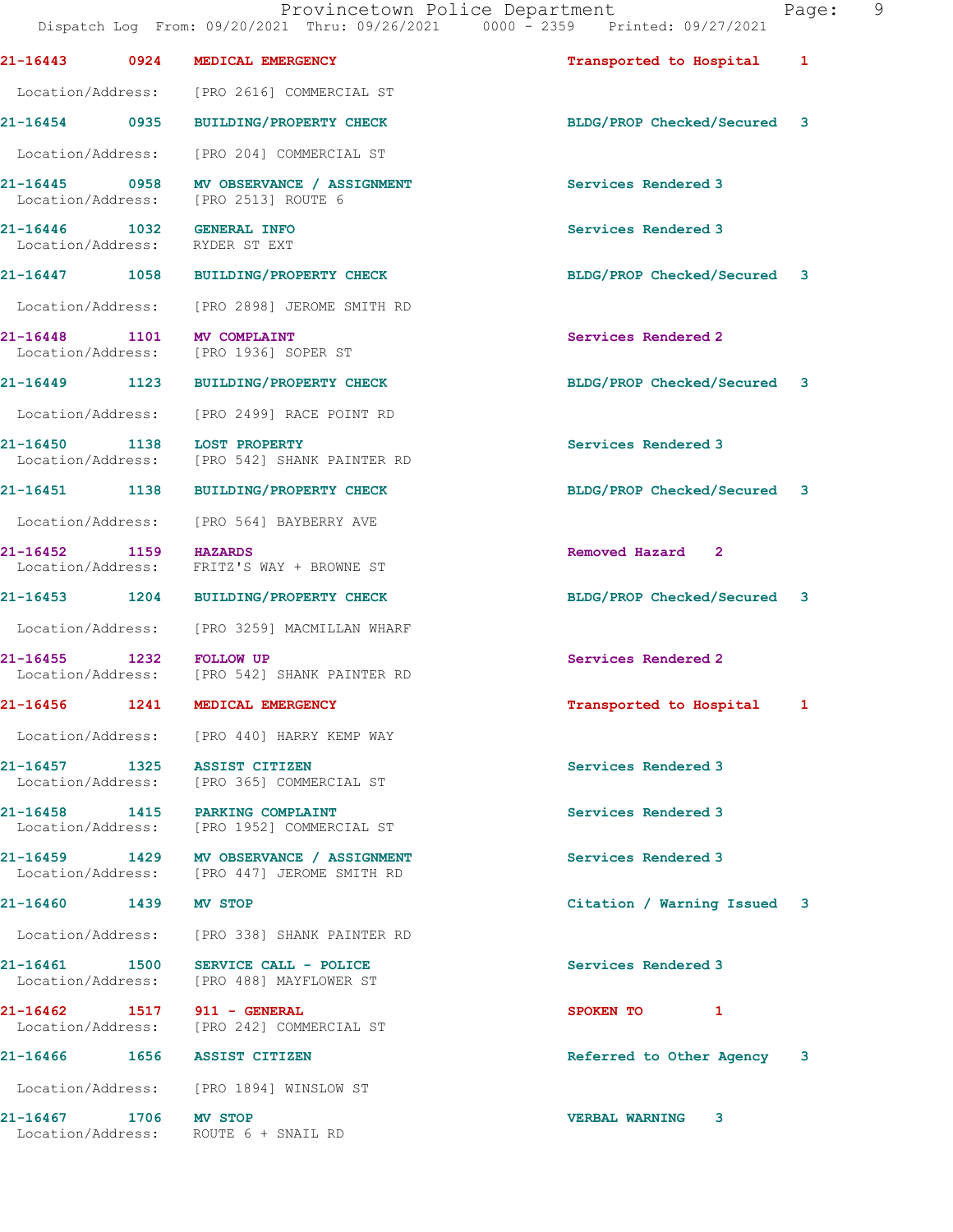Provincetown Police Department Fage: 10

Dispatch Log From: 09/20/2021 Thru: 09/26/2021 0000 - 2359 Printed: 09/27/2021

| 21-16468 1730 MV STOP                                  | Location/Address: [PRO 521] ROUTE 6                                                      | <b>VERBAL WARNING</b><br>3  |
|--------------------------------------------------------|------------------------------------------------------------------------------------------|-----------------------------|
|                                                        | 21-16469 1752 MEDICAL EMERGENCY                                                          | Transported to Hospital 1   |
|                                                        | Location/Address: [PRO 804] COMMERCIAL ST                                                |                             |
| 21-16470 1820 MV STOP                                  |                                                                                          | Citation / Warning Issued 3 |
| Location/Address: ROUTE 6                              |                                                                                          |                             |
| 21-16471 1833 LOST PROPERTY                            | Location/Address: [PRO 106] COMMERCIAL ST                                                | Services Rendered 3         |
|                                                        | 21-16472 1937 BUILDING/PROPERTY CHECK<br>Location/Address: [PRO 3259] MACMILLAN WHARF    | Services Rendered 3         |
|                                                        | 21-16473 1954 BUILDING/PROPERTY CHECK<br>Location/Address: [PRO 440] HARRY KEMP WAY      | Services Rendered 3         |
|                                                        | 21-16476 2042 MV OBSERVANCE / ASSIGNMENT<br>Location/Address: ROUTE 6 + SNAIL RD         | Services Rendered 3         |
|                                                        | 21-16478 2048 BUILDING/PROPERTY CHECK                                                    | BLDG/PROP Checked/Secured 3 |
|                                                        | Location/Address: [PRO 3609] COMMERCIAL ST                                               |                             |
|                                                        | 21-16479 2050 BUILDING/PROPERTY CHECK<br>Location/Address: [PRO 2977] COMMERCIAL ST      | Services Rendered 3         |
|                                                        | 21-16480 2050 BUILDING/PROPERTY CHECK                                                    | BLDG/PROP Checked/Secured 3 |
|                                                        | Location/Address: [PRO 2539] RYDER ST EXT                                                |                             |
| 21-16481 2100 ASSIST CITIZEN                           | Location/Address: [PRO 1952] COMMERCIAL ST                                               | Services Rendered 3         |
| 21-16482 2106 MV STOP<br>Location/Address: ROUTE 6     |                                                                                          | <b>VERBAL WARNING 3</b>     |
|                                                        | 21-16483 2130 MV OBSERVANCE / ASSIGNMENT<br>Location/Address: [PRO 530] SHANK PAINTER RD | Services Rendered 3         |
|                                                        | 21-16484 2145 BUILDING/PROPERTY CHECK<br>Location/Address: [PRO 2540] RACE POINT RD      | Services Rendered 3         |
|                                                        | 21-16485 2154 SUSPICIOUS ACTIVITY<br>Location/Address: [PRO 3299] WEST VINE ST           | SPOKEN TO<br>$\mathbf{2}$   |
|                                                        | 21-16486 2214 BUILDING/PROPERTY CHECK<br>Location/Address: [PRO 571] ALDEN ST            | Services Rendered 3         |
| 21-16487 2218 MV STOP                                  | Location/Address: BRADFORD ST + CONWELL ST                                               | <b>VERBAL WARNING</b><br>3  |
| 21-16488 2244 MV STOP<br>Location/Address: BRADFORD ST |                                                                                          | <b>VERBAL WARNING</b><br>3  |
| 21-16489 2318 911 - GENERAL                            | Location/Address: [PRO 312] COMMERCIAL ST                                                | Services Rendered 1         |
|                                                        | 21-16490 2345 MV OBSERVANCE / ASSIGNMENT<br>Location/Address: ROUTE 6 + SHANK PAINTER RD | Services Rendered 3         |
| For Date: $09/24/2021$ - Friday                        |                                                                                          |                             |

21-16492 0013 MV STOP VERBAL WARNING 3

Location/Address: [PRO 539] SHANK PAINTER RD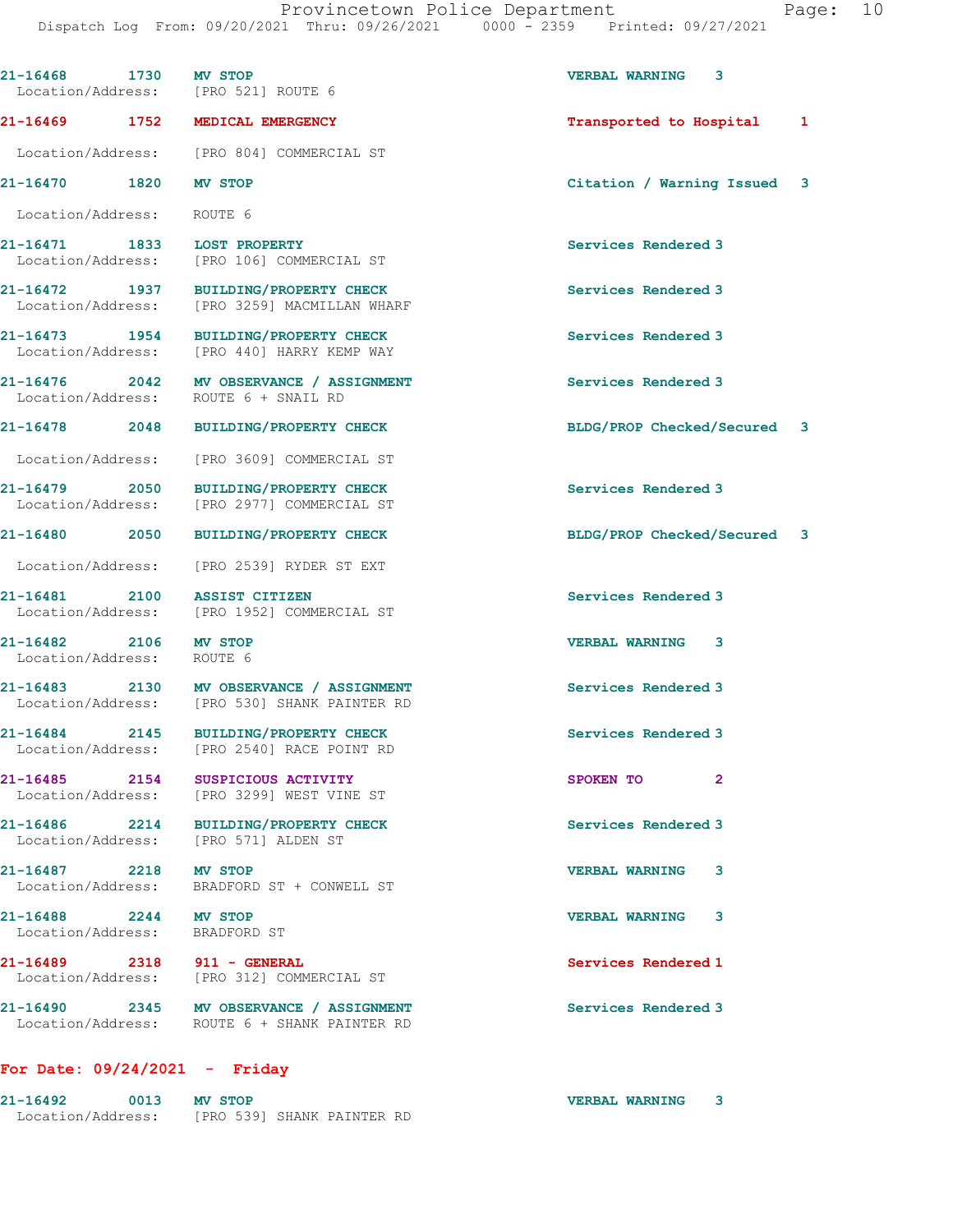|                   |                     | 21-16493 0031 BUILDING/PROPERTY CHECK                                                            | BLDG/PROP Checked/Secured 3 |   |
|-------------------|---------------------|--------------------------------------------------------------------------------------------------|-----------------------------|---|
|                   |                     | Location/Address: [PRO 182] COMMERCIAL ST                                                        |                             |   |
|                   |                     | 21-16494 0048 ASSIST CITIZEN<br>Location/Address: BRADFORD ST + HOWLAND ST                       | Services Rendered 3         |   |
|                   |                     | 21-16496 0105 MV OBSERVANCE / ASSIGNMENT<br>Location/Address: ROUTE 6 + CONWELL ST               | Services Rendered 3         |   |
|                   |                     | 21-16497 0145 ASSIST CITIZEN<br>Location/Address: [TRU 696] ROUTE 6                              | Services Rendered 3         |   |
|                   |                     | 21-16498 0200 BUILDING/PROPERTY CHECK                                                            | BLDG/PROP Checked/Secured 3 |   |
|                   |                     | Location/Address: [PRO 1780] JOHNSON ST                                                          |                             |   |
|                   |                     | 21-16499 0204 BUILDING/PROPERTY CHECK<br>Location/Address: [PRO 2540] RACE POINT RD              | Services Rendered 3         |   |
| 21-16500 0214     |                     | <b>ASSIST CITIZEN</b><br>Location/Address: [PRO 2539] RYDER ST EXT                               | Services Rendered 3         |   |
|                   |                     | 21-16501 0244 MV OBSERVANCE / ASSIGNMENT<br>Location/Address: SHANK PAINTER RD + JEROME SMITH RD | Services Rendered 3         |   |
|                   |                     | 21-16502 0249 BUILDING/PROPERTY CHECK                                                            | BLDG/PROP Checked/Secured 3 |   |
|                   |                     | Location/Address: [PRO 2206] PILGRIMS LANDING                                                    |                             |   |
|                   |                     | 21-16503 0251 BY-LAW VIOLATION<br>Location/Address: [PRO 106] COMMERCIAL ST                      | SPOKEN TO 2                 |   |
|                   |                     | 21-16504 0519 MV OBSERVANCE / ASSIGNMENT<br>Location/Address: ROUTE 6 + HOWLAND ST               | Services Rendered 3         |   |
| 21-16505 0532     |                     | BUILDING/PROPERTY CHECK<br>Location/Address: [PRO 2494] BRADFORD ST                              | Services Rendered 3         |   |
|                   |                     | 21-16506 0606 MV OBSERVANCE / ASSIGNMENT<br>Location/Address: [PRO 2521] ROUTE 6                 | Services Rendered 3         |   |
|                   |                     | 21-16507 0636 SERVICE CALL - POLICE<br>Location/Address: [PRO 516] RACE POINT RD                 | Services Rendered 3         |   |
|                   |                     | 21-16508 0728 BUILDING/PROPERTY CHECK                                                            | BLDG/PROP Checked/Secured   | 3 |
|                   |                     | Location/Address: [PRO 3430] COMMERCIAL ST                                                       |                             |   |
| 21-16509          | $\overline{0754}$   | <b>BUILDING/PROPERTY CHECK</b>                                                                   | BLDG/PROP Checked/Secured 3 |   |
| Location/Address: |                     | [PRO 3259] MACMILLAN WHARF                                                                       |                             |   |
| 21-16510 0809     |                     | SERVICE CALL - POLICE<br>Location/Address: [PRO 569] WINSLOW ST                                  | Services Rendered 3         |   |
| 21-16511          | 0811                | BUILDING/PROPERTY CHECK                                                                          | BLDG/PROP Checked/Secured 3 |   |
|                   |                     | Location/Address: [PRO 2490] PROVINCELANDS RD                                                    |                             |   |
| 21-16512 0833     |                     | <b>LOST PROPERTY</b><br>Location/Address: [PRO 2540] RACE POINT RD                               | Services Rendered 3         |   |
|                   |                     | 21-16513 0928 MV OBSERVANCE / ASSIGNMENT<br>Location/Address: [PRO 3672] ROUTE 6                 | Services Rendered 3         |   |
| 21-16514 0932     |                     | <b>ANIMAL CALL</b><br>Location/Address: [PRO 2483] COMMERCIAL ST                                 | Services Rendered 2         |   |
| 21-16515          | $\overline{0}$ 0946 | MV STOP                                                                                          | Citation / Warning Issued   | 3 |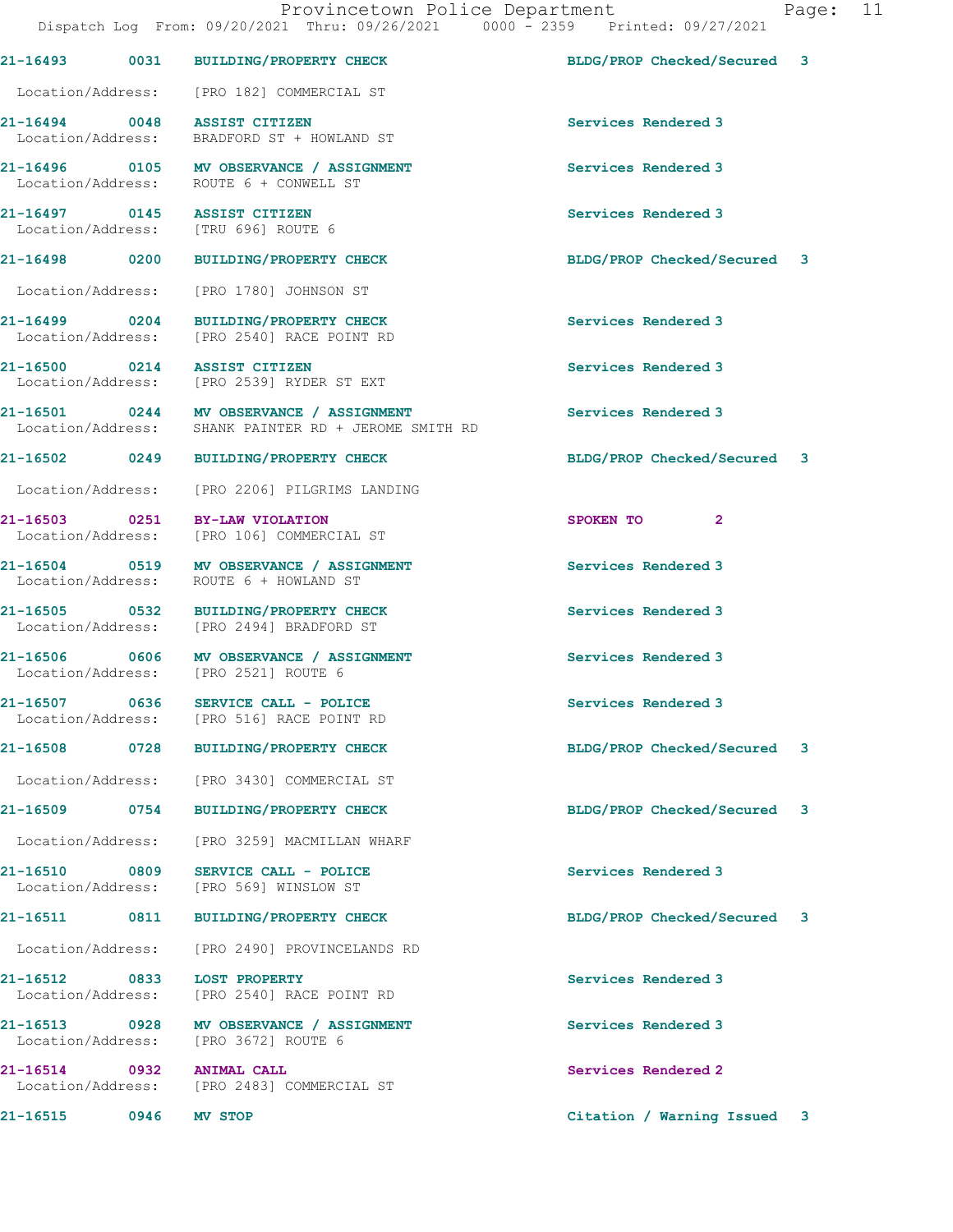|                                                   | Provincetown Police Department<br>Dispatch Log From: 09/20/2021 Thru: 09/26/2021 0000 - 2359 Printed: 09/27/2021 |                             | Page: 12 |  |
|---------------------------------------------------|------------------------------------------------------------------------------------------------------------------|-----------------------------|----------|--|
| Location/Address: ROUTE 6 + SNAIL RD              |                                                                                                                  |                             |          |  |
|                                                   | 21-16516 0955 LARCENY / FORGERY / FRAUD<br>Location/Address: [PRO 3710] COMMERCIAL ST                            | Services Rendered 2         |          |  |
| 21-16517 1005 LOST PROPERTY                       | Location/Address: [PRO 3431] COMMERCIAL ST                                                                       | Services Rendered 3         |          |  |
| 21-16518 1010 FOLLOW UP                           | Location/Address: PRINCE ST + BRADFORD ST                                                                        | Services Rendered 2         |          |  |
| 21-16519 1015 MV STOP                             |                                                                                                                  | Citation / Warning Issued 3 |          |  |
| Location/Address: ROUTE 6 + SNAIL RD              |                                                                                                                  |                             |          |  |
| 21-16520 1036 ANIMAL CALL                         | Location/Address: [PRO 146] COMMERCIAL ST                                                                        | Services Rendered 2         |          |  |
|                                                   | 21-16523 1159 ASSIST DEPARTMENT / MUTUAL AID                                                                     | Referred to Other Agency 3  |          |  |
|                                                   | Location/Address: [PRO 1894] WINSLOW ST                                                                          |                             |          |  |
|                                                   | 21-16524 1309 ASSIST DEPARTMENT / MUTUAL AID                                                                     | Referred to Other Agency    | 3        |  |
|                                                   | Location/Address: [PRO 2352] BRADFORD ST                                                                         |                             |          |  |
| 21-16525 1317 ASSIST CITIZEN                      |                                                                                                                  | No Action Required          | 3        |  |
|                                                   | Location/Address: [PRO 537] SHANK PAINTER RD                                                                     |                             |          |  |
|                                                   | 21-16527 1329 LOST PROPERTY<br>Location/Address: [PRO 3335] COMMERCIAL ST                                        | Services Rendered 3         |          |  |
| 21-16528 1336 PARKING COMPLAINT                   | Location/Address: [PRO 667] COMMERCIAL ST                                                                        | Services Rendered 3         |          |  |
|                                                   | 21-16530 1505 SERVICE CALL - POLICE<br>Location/Address: [PRO 569] WINSLOW ST                                    | Services Rendered 3         |          |  |
| 21-16531 1512 GENERAL INFO                        | Location/Address: [PRO 542] SHANK PAINTER RD                                                                     | Services Rendered 3         |          |  |
| 21-16533<br>Location/Address:                     | 1532 LOST PROPERTY<br>[PRO 542] SHANK PAINTER RD                                                                 | Services Rendered 3         |          |  |
| 21-16534 1607 ASSIST CITIZEN<br>Location/Address: | [PRO 246] COMMERCIAL ST                                                                                          | Services Rendered 3         |          |  |
| 21-16535 1617                                     | <b>ANIMAL CALL</b><br>Location/Address: [PRO 109] COMMERCIAL ST                                                  | Services Rendered 2         |          |  |
| 21-16536 1635                                     | MEDICAL EMERGENCY                                                                                                | Transported to Hospital 1   |          |  |
| Location/Address:                                 | [PRO 396] COMMERCIAL ST                                                                                          |                             |          |  |
| 21-16537 1806<br>Location/Address:                | <b>BUILDING/PROPERTY CHECK</b><br>[PRO 3317] CEMETERY RD                                                         | Services Rendered 3         |          |  |
| 21-16538 1808<br>Location/Address:                | <b>BUILDING/PROPERTY CHECK</b><br>[PRO 571] ALDEN ST                                                             | Services Rendered 3         |          |  |
| 21-16539 1812                                     | MEDICAL EMERGENCY                                                                                                | Transported to Hospital     | 1        |  |
| Location/Address:                                 | [PRO 1960] COMMERCIAL ST                                                                                         |                             |          |  |
| 21-16541 1839                                     | BUILDING/PROPERTY CHECK                                                                                          | BLDG/PROP Checked/Secured   | 3        |  |
| Location/Address:                                 | [PRO 2540] RACE POINT RD                                                                                         |                             |          |  |
| 1854<br>21-16542                                  | BUILDING/PROPERTY CHECK                                                                                          | BLDG/PROP Checked/Secured 3 |          |  |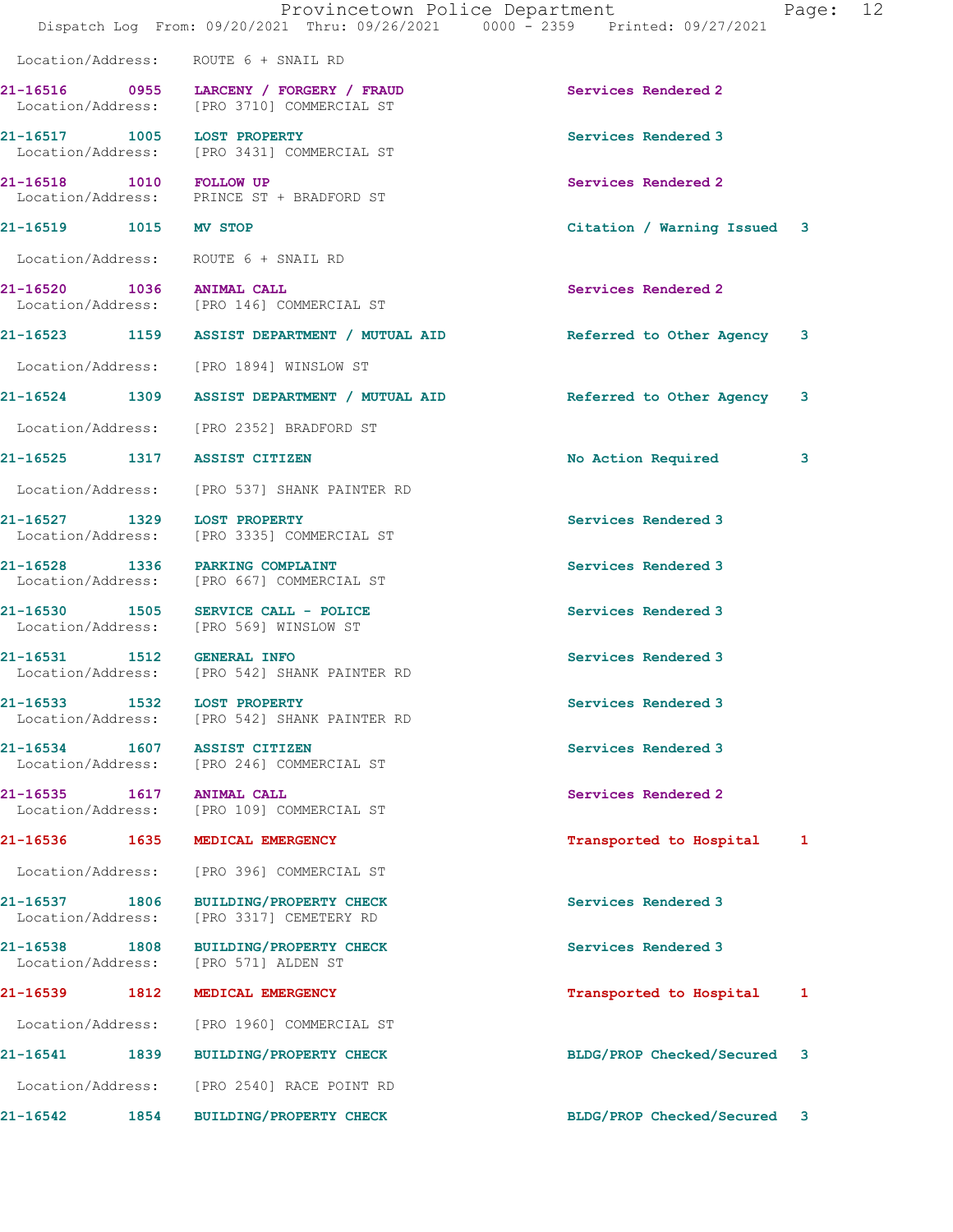|                         |                                                                                          | Provincetown Police Department<br>Dispatch Log From: 09/20/2021 Thru: 09/26/2021 0000 - 2359 Printed: 09/27/2021 | Page: 13 |  |
|-------------------------|------------------------------------------------------------------------------------------|------------------------------------------------------------------------------------------------------------------|----------|--|
|                         | Location/Address: [PRO 2490] PROVINCELANDS RD                                            |                                                                                                                  |          |  |
| 21-16543 1857 BAR CHECK |                                                                                          | BLDG/PROP Checked/Secured 3                                                                                      |          |  |
|                         | Location/Address: [PRO 399] COMMERCIAL ST                                                |                                                                                                                  |          |  |
|                         | 21-16545 2006 BUILDING/PROPERTY CHECK                                                    | BLDG/PROP Checked/Secured 3                                                                                      |          |  |
|                         | Location/Address: [PRO 2483] COMMERCIAL ST                                               |                                                                                                                  |          |  |
| 21-16546 2013 MV STOP   | Location/Address: [PRO 597] COMMERCIAL ST                                                | VERBAL WARNING 3                                                                                                 |          |  |
|                         | 21-16548 2041 MV OBSERVANCE / ASSIGNMENT<br>Location/Address: SHANK PAINTER RD + ROUTE 6 | Services Rendered 3                                                                                              |          |  |
| 21-16549 2104 MV STOP   | Location/Address: ROUTE 6 + SNAIL RD                                                     | VERBAL WARNING 3                                                                                                 |          |  |
|                         | 21-16550 2126 BUILDING/PROPERTY CHECK<br>Location/Address: [PRO 3287] ROUTE 6            | Services Rendered 3                                                                                              |          |  |
|                         | 21-16551 2211 MV OBSERVANCE / ASSIGNMENT<br>Location/Address: [PRO 3672] ROUTE 6         | Services Rendered 3                                                                                              |          |  |
| 21-16553 2218 BAR CHECK | Location/Address: [PRO 272] COMMERCIAL ST                                                | Services Rendered 3                                                                                              |          |  |
| 21-16554 2235 BAR CHECK | Location/Address: [PRO 253] COMMERCIAL ST                                                | Services Rendered 3                                                                                              |          |  |
|                         | 21-16555 2243 BUILDING/PROPERTY CHECK                                                    | BLDG/PROP Checked/Secured 3                                                                                      |          |  |
|                         | Location/Address: [PRO 3430] COMMERCIAL ST                                               |                                                                                                                  |          |  |
|                         | 21-16556 2244 MEDICAL EMERGENCY                                                          | No Action Required                                                                                               | 1        |  |
|                         | Location/Address: [PRO 253] COMMERCIAL ST                                                |                                                                                                                  |          |  |
|                         | 21-16557 2324 BUILDING/PROPERTY CHECK                                                    | BLDG/PROP Checked/Secured 3                                                                                      |          |  |
|                         | Location/Address: [PRO 516] RACE POINT RD                                                |                                                                                                                  |          |  |
|                         | For Date: $09/25/2021$ - Saturday                                                        |                                                                                                                  |          |  |
| 21-16558                | 0012 MV OBSERVANCE / ASSIGNMENT<br>Location/Address: [PRO 2859] BRADFORD ST              | Services Rendered 3                                                                                              |          |  |

21-16560 0114 MV OBSERVANCE / ASSIGNMENT Services Rendered 3 Location/Address: BRADFORD ST + STANDISH ST

21-16561 0121 SUSPICIOUS ACTIVITY Services Rendered 2 Location/Address: [PRO 1542] COMMERCIAL ST

Location/Address: [PRO 3609] COMMERCIAL ST

21-16564 0216 ALARM - FIRE False Alarm 1 Location/Address: [PRO 348] COMMERCIAL ST

21-16565 0245 MV STOP 2008 21-16565 0245 MW STOP Location/Address: [PRO 37] BRADFORD ST

21-16566 0414 BUILDING/PROPERTY CHECK Services Rendered 3 Location/Address: [PRO 3318] CEMETERY RD

21-16567 0417 BUILDING/PROPERTY CHECK Services Rendered 3 Location/Address: [PRO 3317] CEMETERY RD

21-16563 0150 BUILDING/PROPERTY CHECK BLDG/PROP Checked/Secured 3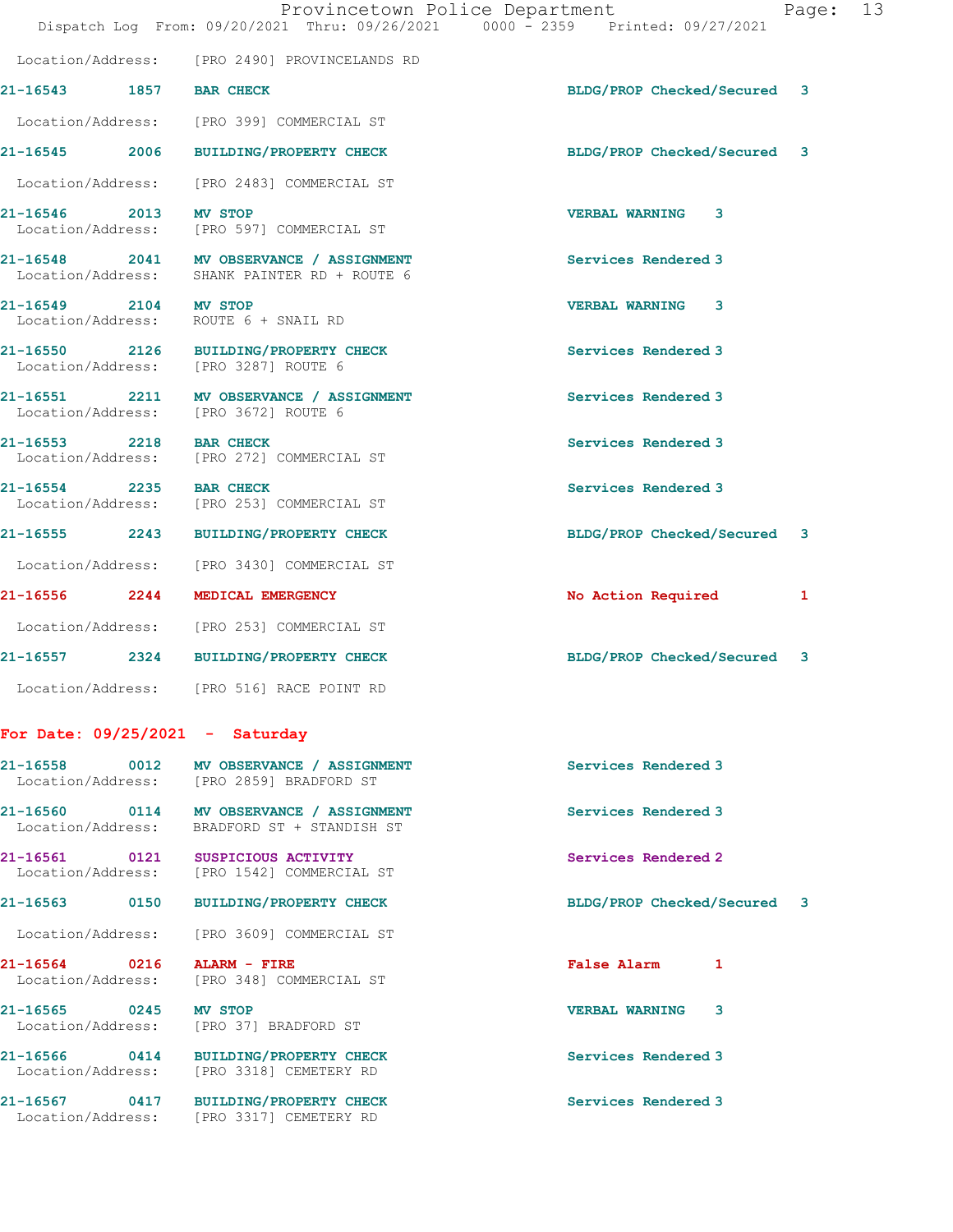| aae |  |
|-----|--|
|-----|--|

21-16568 0442 MV OBSERVANCE / ASSIGNMENT Services Rendered 3 Location/Address: CONWELL ST + ROUTE 6 21-16569 0557 BUILDING/PROPERTY CHECK Services Rendered 3 Location/Address: [PRO 3259] MACMILLAN WHARF 21-16570 0558 MEDICAL EMERGENCY Transported to Hospital 1 Location/Address: [PRO 14] BRADFORD ST 21-16571 0614 SERVICE CALL - POLICE Services Rendered 3 3 [PRO 516] RACE POINT RD 21-16573 0735 PARKING COMPLAINT Services Rendered 3 Location/Address: [PRO 3456] RYDER ST EXT 21-16574 0803 BUILDING/PROPERTY CHECK BLDG/PROP Checked/Secured 3 Location/Address: [PRO 63] BRADFORD ST EXT 21-16575 0900 SERVICE CALL - POLICE Services Rendered 3 Location/Address: [PRO 2500] COMMERCIAL ST 21-16576 1041 911 - GENERAL Services Rendered 1 Location/Address: [PRO 440] HARRY KEMP WAY 21-16578 1156 MEDICAL EMERGENCY Transported to Hospital 1 Location/Address: [PRO 440] HARRY KEMP WAY 21-16579 1208 911 - GENERAL Services Rendered 1 Location/Address: [PRO 2277] BRADFORD ST 21-16580 1215 ESCORT / TRANSPORT Services Rendered 3 Location/Address: [PRO 2479] ROUTE 6 21-16583 1346 MEDICAL EMERGENCY 1 21-16583 120-16583 1346 1 Location/Address: [PRO 3670] SHANK PAINTER RD 21-16585 1403 MV DISABLED Vehicle Towed 2 Location/Address: [PRO 1550] COMMERCIAL ST 21-16586 1419 DISTURBANCE - FIGHT / ARGUMENT Unfounded 1 Location/Address: [PRO 526] RYDER ST EXT 21-16588 1456 ESCORT / TRANSPORT Services Rendered 3 Location/Address: [PRO 1989] COMMERCIAL ST 21-16590 1513 MV COLLISION Services Rendered 1 Location/Address: [PRO 3296] SHANK PAINTER RD 21-16591 1600 COMPLAINT - GENERAL 21-16591 Unfounded 3 Location/Address: HARRY KEMP WAY + AUNT SUKEYS WAY 21-16592 1613 ASSIST DEPARTMENT / MUTUAL AID Services Rendered 3 Location/Address: [TRU 310] ROUTE 6 21-16593 1616 ALARM - FIRE Unfounded 1 Location/Address: [PRO 348] COMMERCIAL ST 21-16594 1622 ASSIST CITIZEN Services Rendered 3 Location/Address: [PRO 1257] COMMERCIAL ST 21-16595 1634 MEDICAL EMERGENCY Transported to Hospital 1 Location/Address: [PRO 3222] ALDEN ST 21-16598 1701 MEDICAL EMERGENCY Transported to Hospital 1

Location/Address: [PRO 196] COMMERCIAL ST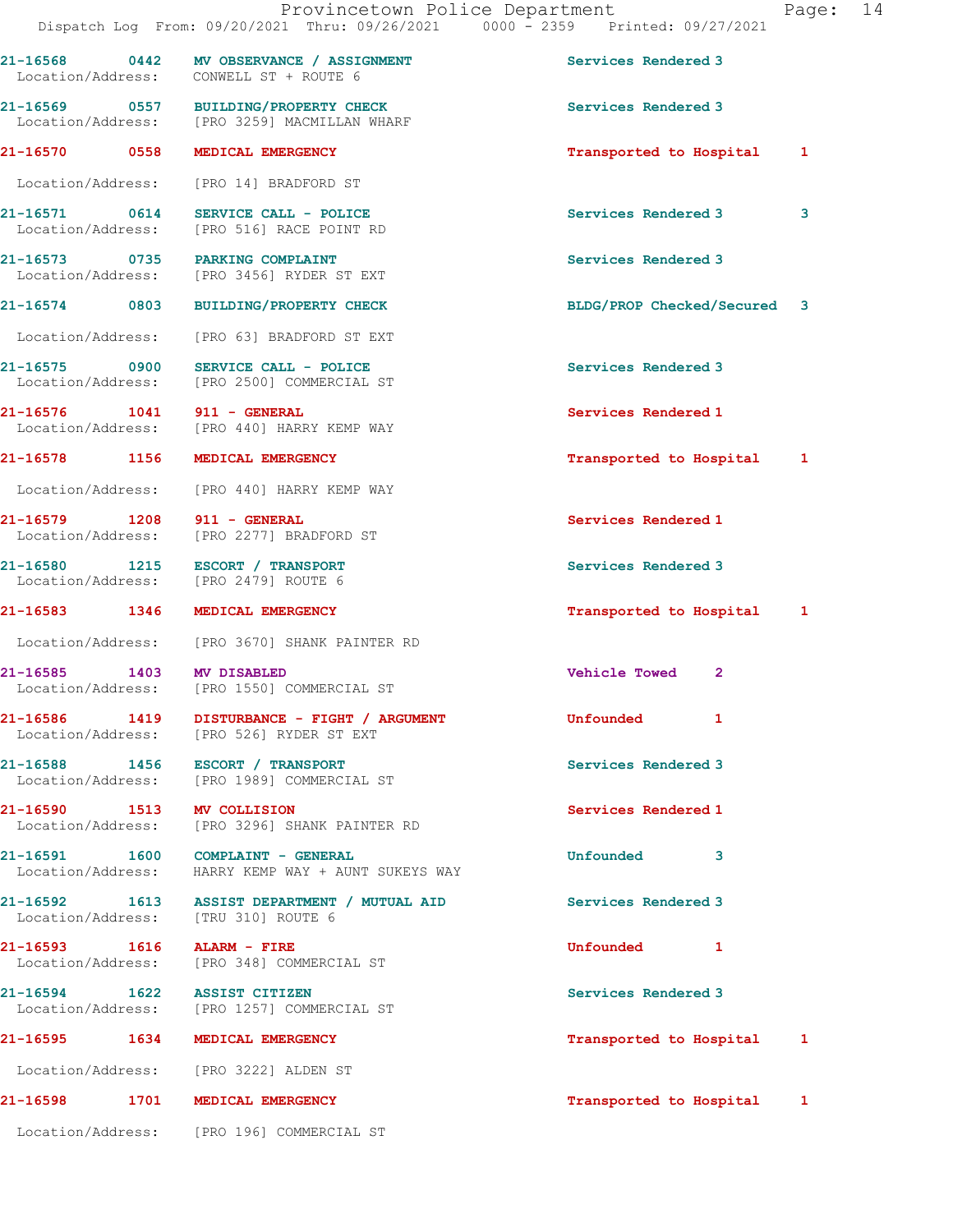21-16599 1704 ASSIST DEPARTMENT / MUTUAL AID Services Rendered 3 Location/Address: [TRU 377] BEARBERRY LN 21-16600 1708 COMPLAINT - GENERAL **1208** Services Rendered 3 Location/Address: [PRO 312] COMMERCIAL ST 21-16601 1743 PARKING COMPLAINT Services Rendered 3 Location/Address: [PRO 3296] SHANK PAINTER RD 21-16603 1810 MV OBSERVANCE / ASSIGNMENT Services Rendered 3<br>
Location/Address: BRADFORD ST Location/Address: 21-16604 1829 911 - GENERAL Unfounded 1 Location/Address: [PRO 2161] COMMERCIAL ST 21-16607 2000 BAR CHECK Services Rendered 3 Location/Address: [PRO 356] COMMERCIAL ST 21-16608 2052 BAR CHECK Services Rendered 3<br>
Location/Address: [PRO 399] COMMERCIAL ST [PRO 399] COMMERCIAL ST 21-16609 2104 BUILDING/PROPERTY CHECK BLDG/PROP Checked/Secured 3 Location/Address: [PRO 1646] WINSLOW ST 21-16610 2117 MV OBSERVANCE / ASSIGNMENT Services Rendered 3 Location/Address: HARRY KEMP WAY + CONWELL ST 21-16611 2117 BUILDING/PROPERTY CHECK BLDG/PROP Checked/Secured 3 Location/Address: [PRO 175] COMMERCIAL ST 21-16612 2219 BAR CHECK Services Rendered 3<br>
Location/Address: [PRO 253] COMMERCIAL ST [PRO 253] COMMERCIAL ST 21-16613 2220 BUILDING/PROPERTY CHECK BLDG/PROP Checked/Secured 3 Location/Address: [PRO 3489] COMMERCIAL ST 21-16614 2222 BUILDING/PROPERTY CHECK Services Rendered 3<br>
Location/Address: [PRO 530] SHANK PAINTER RD [PRO 530] SHANK PAINTER RD 21-16615 2320 DISORDERLY GONE ON ARRIVAL 1 Location/Address: [PRO 399] COMMERCIAL ST 21-16616 2331 MV STOP VERBAL WARNING 3 Location/Address: [PRO 105] COMMERCIAL ST 21-16618 2355 BUILDING/PROPERTY CHECK BLDG/PROP Checked/Secured 3 Location/Address: [PRO 3259] MACMILLAN WHARF 21-16619 2355 911 - GENERAL Services Rendered 1 Location/Address: [PRO 3973] BRADFORD ST For Date: 09/26/2021 - Sunday 21-16621 0009 BAR CHECK Services Rendered 3 Location/Address: [PRO 3276] COMMERCIAL ST 21-16620 0012 MV STOP 21-16620 VERBAL WARNING 3<br>
Location/Address: [PRO 536] SHANK PAINTER RD [PRO 536] SHANK PAINTER RD

21-16623 0057 BUILDING/PROPERTY CHECK BLDG/PROP Checked/Secured 3

Location/Address: [PRO 512] PRINCE ST

21-16624 0110 MV OBSERVANCE / ASSIGNMENT Services Rendered 3 Location/Address: [PRO 94] BRADFORD ST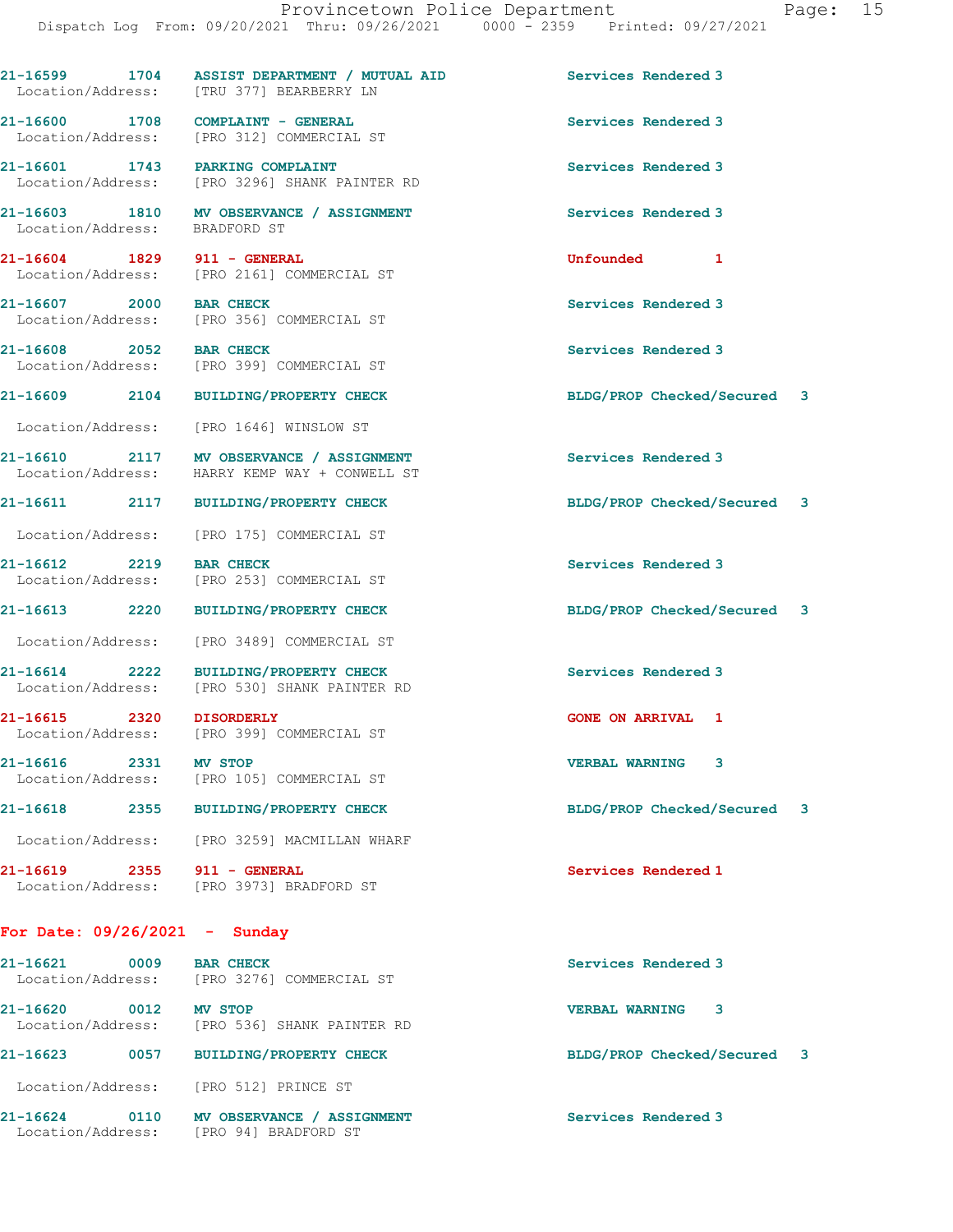|                                    |           | 21-16625 0206 BUILDING/PROPERTY CHECK                                         | BLDG/PROP Checked/Secured 3 |              |
|------------------------------------|-----------|-------------------------------------------------------------------------------|-----------------------------|--------------|
|                                    |           | Location/Address: [PRO 3609] COMMERCIAL ST                                    |                             |              |
| 21-16626 0212<br>Location/Address: |           | MV OBSERVANCE / ASSIGNMENT<br>ROUTE 6                                         | Services Rendered 3         |              |
| 21-16627 0229<br>Location/Address: |           | <b>HAZARDS</b><br>ROUTE 6 + HOWLAND ST                                        | Peace Restored 2            |              |
| 21-16628 0242                      |           | <b>BUILDING/PROPERTY CHECK</b>                                                | BLDG/PROP Checked/Secured 3 |              |
| Location/Address:                  |           | [PRO 516] RACE POINT RD                                                       |                             |              |
| 21-16629 0313                      |           | <b>BUILDING/PROPERTY CHECK</b>                                                | BLDG/PROP Checked/Secured 3 |              |
| Location/Address:                  |           | [PRO 530] SHANK PAINTER RD                                                    |                             |              |
| 21-16631 0508<br>Location/Address: |           | <b>BUILDING/PROPERTY CHECK</b><br>[PRO 2512] JEROME SMITH RD                  | Services Rendered 3         |              |
| 21-16632 0605                      |           | <b>BUILDING/PROPERTY CHECK</b>                                                | BLDG/PROP Checked/Secured 3 |              |
|                                    |           | Location/Address: [PRO 3703] ROUTE 6                                          |                             |              |
| 21-16633 0651                      | Location: | <b>HAZARDS</b><br>RACE POINT ROAD                                             | Services Rendered 2         |              |
| 21-16634 0657                      |           | <b>BUILDING/PROPERTY CHECK</b>                                                | BLDG/PROP Checked/Secured 3 |              |
| Location/Address:                  |           | [PRO 519] RACE POINT RD                                                       |                             |              |
| 21-16635 0723<br>Location/Address: |           | SERVICE CALL - POLICE<br>[PRO 516] RACE POINT RD                              | Services Rendered 3         |              |
| 21-16636 0833<br>Location/Address: |           | <b>LOST PROPERTY</b><br>[PRO 3296] SHANK PAINTER RD                           | Services Rendered 3         |              |
| 21-16637 0954<br>Location/Address: |           | LARCENY / FORGERY / FRAUD<br>[PRO 526] RYDER ST EXT                           | Services Rendered 2         |              |
|                                    |           | 21-16639 1118 BUILDING/PROPERTY CHECK                                         | BLDG/PROP Checked/Secured 3 |              |
|                                    |           | Location/Address: [PRO 444] HIGH POLE HILL                                    |                             |              |
| $21 - 16641$                       | 1210      | <b>BUILDING/PROPERTY CHECK</b>                                                | BLDG/PROP Checked/Secured 3 |              |
| Location/Address:                  |           | [PRO 2500] COMMERCIAL ST                                                      |                             |              |
| 21-16642 1334<br>Location/Address: |           | MEDICAL EMERGENCY<br>[PRO 781] CAPTAIN BERTIES WAY                            | PATIENT REFUSAL 1           |              |
| 21-16645 1449<br>Location/Address: |           | <b>LOST PROPERTY</b><br>[PRO 526] RYDER ST EXT                                | Services Rendered 3         |              |
|                                    |           | 21-16648   1542   911 - GENERAL<br>Location/Address: [PRO 2966] COMMERCIAL ST | SPOKEN TO<br>$\mathbf{1}$   |              |
| 21-16649 1550                      |           | MEDICAL EMERGENCY                                                             | Transported to Hospital     | 1            |
| Location/Address:                  |           | [PRO 132] COMMERCIAL ST                                                       |                             |              |
| 21-16651 1647<br>Location/Address: |           | MV OBSERVANCE / ASSIGNMENT<br>[PRO 2001] CONWELL ST                           | Services Rendered 3         |              |
| 21-16653 1713                      |           | <b>LOST PROPERTY</b><br>Location/Address: [PRO 542] SHANK PAINTER RD          | Services Rendered 3         |              |
| 21-16654                           | 1748      | MEDICAL EMERGENCY                                                             | Transported to Hospital     | $\mathbf{1}$ |